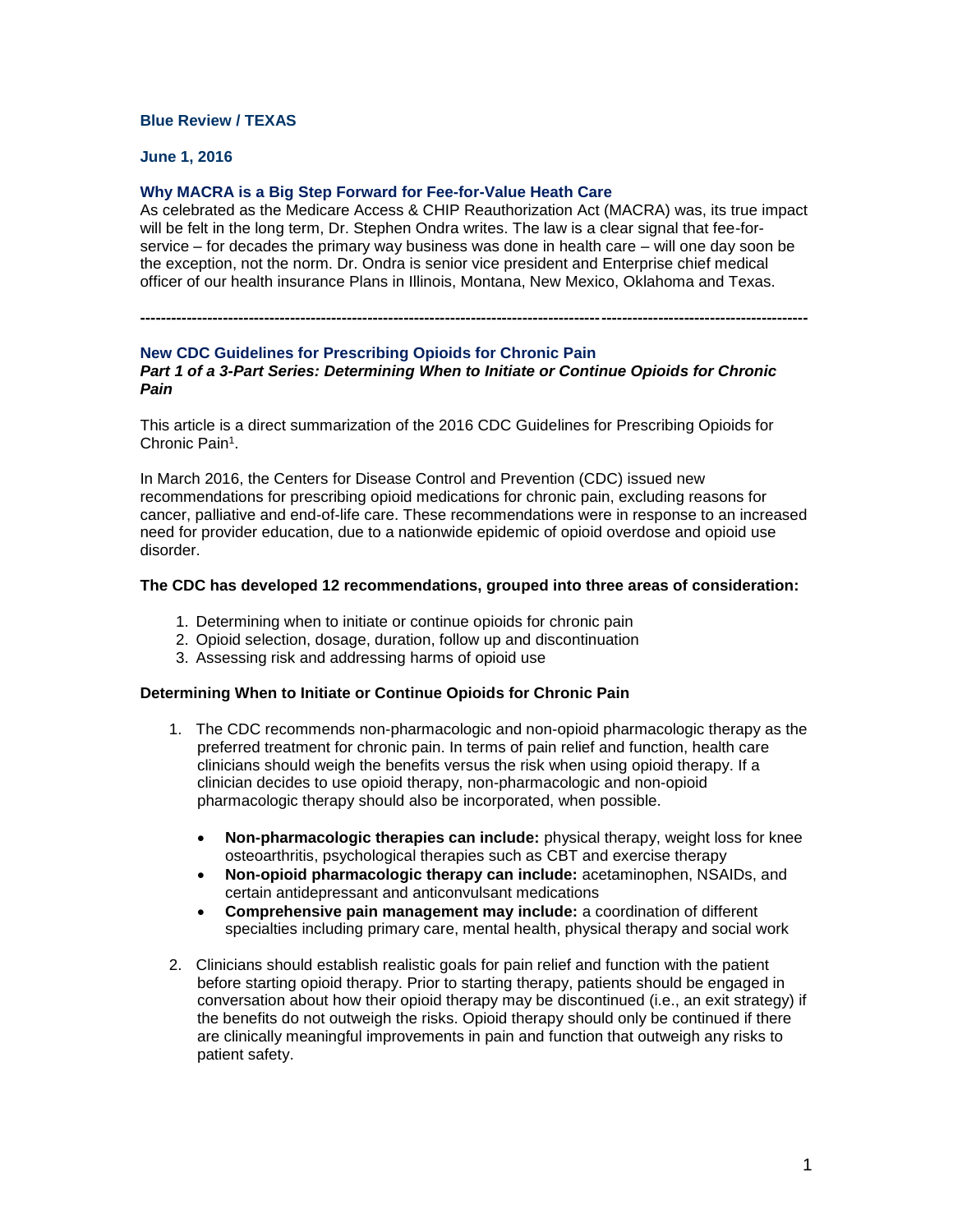- Patients should understand that while opioid therapy can reduce pain short term, there is no solid evidence that opioids will continue to improve pain and function with long-term use.
- Clinicians may not want to prescribe opioids for longer than 30 days to ensure that the patient's pain is reassessed at intervals.
- Measuring improvements in function can include emotional, social and physical dimensions.
- 3. Clinicians should also ensure that patients are aware of all serious adverse side effects of opioid use, as well as the more common side effects of opioids and how to alleviate them. Additionally, the clinician should review with patients the responsibilities of managing opioid therapy and include them in the final decision of whether or not to start, or continue, opioid therapy.
	- Serious adverse side effects of opioids can potentially include fatal respiratory depression and/or opioid use disorder that can be life-long and cause major distress.
	- **Common side effects of opioids can include:** constipation, dry mouth, nausea, vomiting, drowsiness, confusion, tolerance, physical dependence and withdrawal symptoms when stopping opioid therapy.
	- Given the risks, clinicians should review the risks and possible diminished benefits of continued opioid therapy with patients on a periodic basis, at least once every three months.

Stay tuned for next month's *Blue Review* for a review on opioid selection, dosage, duration, follow up and discontinuation.

1Dowell D, Haegerich TM, Chou R. CDC Guideline for Prescribing Opioids for Chronic Pain-United States, 2016. MMWR Recomm Rep 2016; 65:1-49. DOI: [dx.doi.org/10.15585/mmwr.rr6501e1.](http://dx.doi.org/10.15585/mmwr.rr6501e1)

**---------------------------------------------------------------------------------------------------------------------------------**

### **Provider Services Changes Coming**

Effective July 11, 2016, duplicate copies of paper PCSs will no longer be provided by Blue Cross and Blue Shield of Texas. Additionally, corrected claim requests will no longer be accepted via phone or through the Claim Inquiry Resolution feature of our Electronic Refund Management tool. Rather, electronic corrected claims must be submitted as electronic replacement claims, and corrected paper claims must be submitted to our claims mailing address.

Join us for a webinar to learn more about these changes, as well as electronic alternatives to better assist you. To register now, select your preferred date and time from the list below:

June 1, 2016 – [2 to 3:30 p.m.](https://hcsc.webex.com/hcsc/j.php?RGID=rfd9dfec7a0bea0c32cbf0da958a3d94b)  June 8, 2016 – [2 to 3:30 p.m.](https://hcsc.webex.com/hcsc/j.php?RGID=r5394a99de2eda72ad1b9021ee0a300de) June 21, 2016 – [10 to 11:30 a.m.](https://hcsc.webex.com/hcsc/j.php?RGID=r7467ae764bc256ab39208aa9900518b1) June 28, 2016 – [10 to 11:30 a.m.](https://hcsc.webex.com/hcsc/j.php?RGID=r2019b187a96e96d4641be24ffc9582a6)

**Learn About the Benefits of the BCBSTX BlueEdgeSM Product Portfolio**

Blue Cross and Blue Shield of Texas (BCBSTX) offers the BlueEdge product portfolio for our employer groups and subscribers who are looking for consumer-driven health plans. The BlueEdge product portfolio includes the Health Care Account (HCA) and the Health Savings

**---------------------------------------------------------------------------------------------------------------------------------**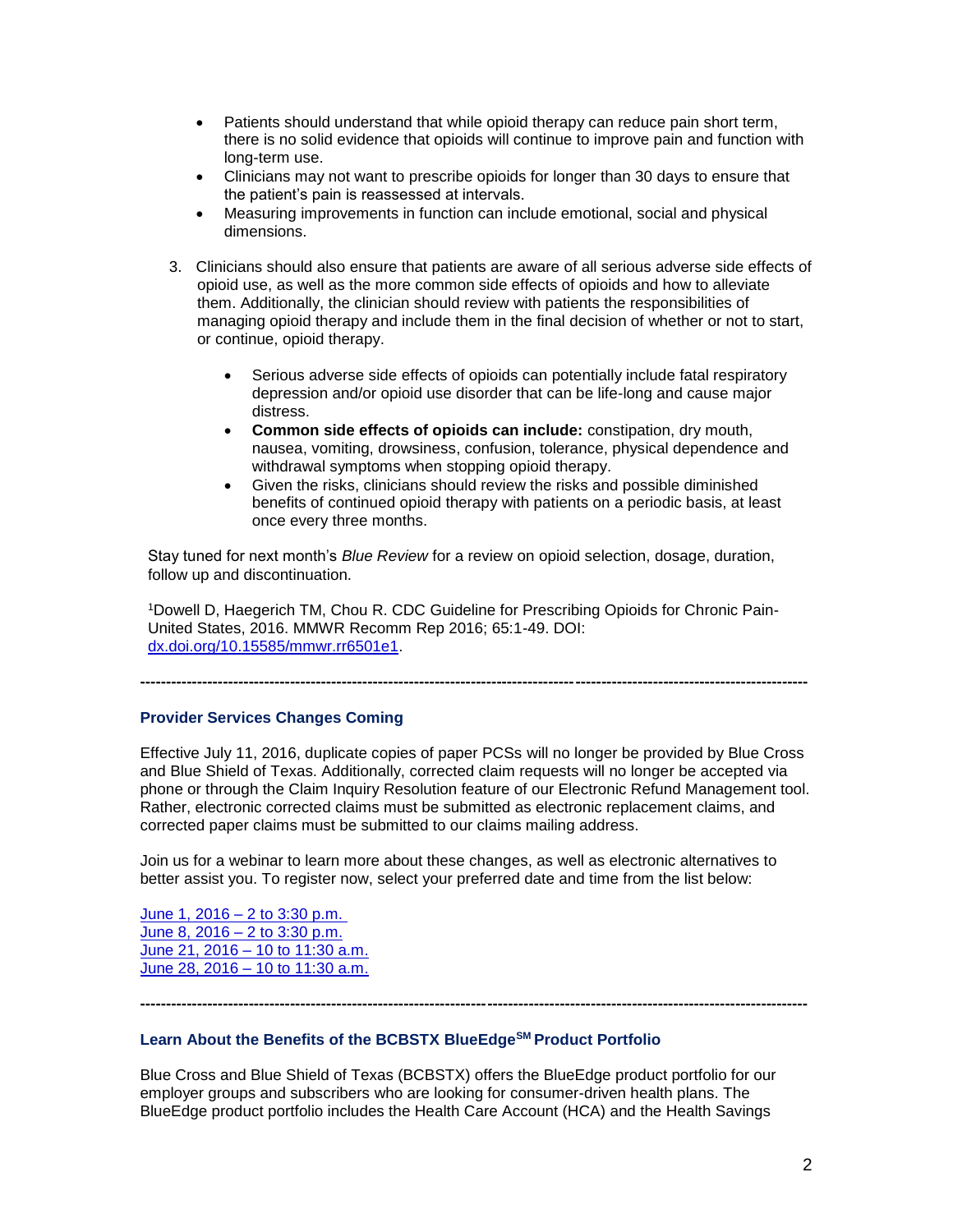Account (HSA) products. Both products provide preventative care covered at 100 percent even before the deductible is met. There are no deductibles or office visit copayments for the following preventative/wellness services:

- Physicals
- Routine lab and X-ray
- Diagnostic tests
- Mammograms
- Well child care and immunizations

### **To ensure the accurate and quick processing of BlueEdge member claims:**

- Ask the member to show his or her BlueEdge ID card; this card will list "BlueEdge" in the lower right corner of the ID card.
- Call the toll-free Provider Customer Service number to check benefits and eligibility
- Submit all claims to BCBSTX

**With BlueEdge, providers do not need to collect deductible amounts from the member at the time of service.** Providers will be reimbursed for claims submitted from the member's account until the account is depleted. If the member has a remaining balance, BCBSTX will notify you of any patient responsibility through the distribution of the Provider Claims Summer (PCS). Following the receipt of the PCS, you may bill the member directly for any deductible and coinsurance amount owed.

**---------------------------------------------------------------------------------------------------------------------------------**

# **BCBSA Report Highlights Dramatic Increase in Specialty Drug Spending**

Spending on medications used to treat chronic health conditions such as cancer and hepatitis C rose 26 percent across most Blue Cross and Blue Shield (BCBS) companies\* from 2013 to 2014 – similar to a national spending rate that is expected to quadruple within four years, according to a new Blue Cross and Blue Shield Association (BCBSA) [Health of America report.](http://www.bcbs.com/healthofamerica/)

Most of the \$18.4 billion that BCBS Plans spent on these medications in 2014 was driven by rising drug prices and physician treatment expenses. Specialty drugs get their name because they require special monitoring and administration to patients with serious or chronic conditions such as cancer, hepatitis C, hemophilia, multiple sclerosis and more.

Our Blue Cross and Blue Shield Plans in Illinois, Montana, New Mexico, Oklahoma and Texas have also seen a rise in specialty drug spending. Although specialty drugs represent less than 1 percent of all prescription drug spending, they are 50 times more expensive than traditional prescription medications. Nevertheless, specialty drugs, when taken as prescribed, play an important role in members' health by providing both improved health outcomes and sustainable long-term cost reductions (i.e., ER visits, transplants, hospital stays, etc.) for our members and customers. Yet, as these high-cost treatment advances emerge, there is an increased need to manage rising drug cost trend in this specialty market.

#### **A couple examples of our management efforts include specialty drug channel management and value-based contracting through:**

 Managing specialty drugs comprehensively, including those covered under the medical benefit. Specialty drugs that require a health care professional to administer, or supervise, are often covered under the medical benefit rather than the pharmacy benefit. Managing these drugs includes monitoring whether the specialty drug is being administered in the most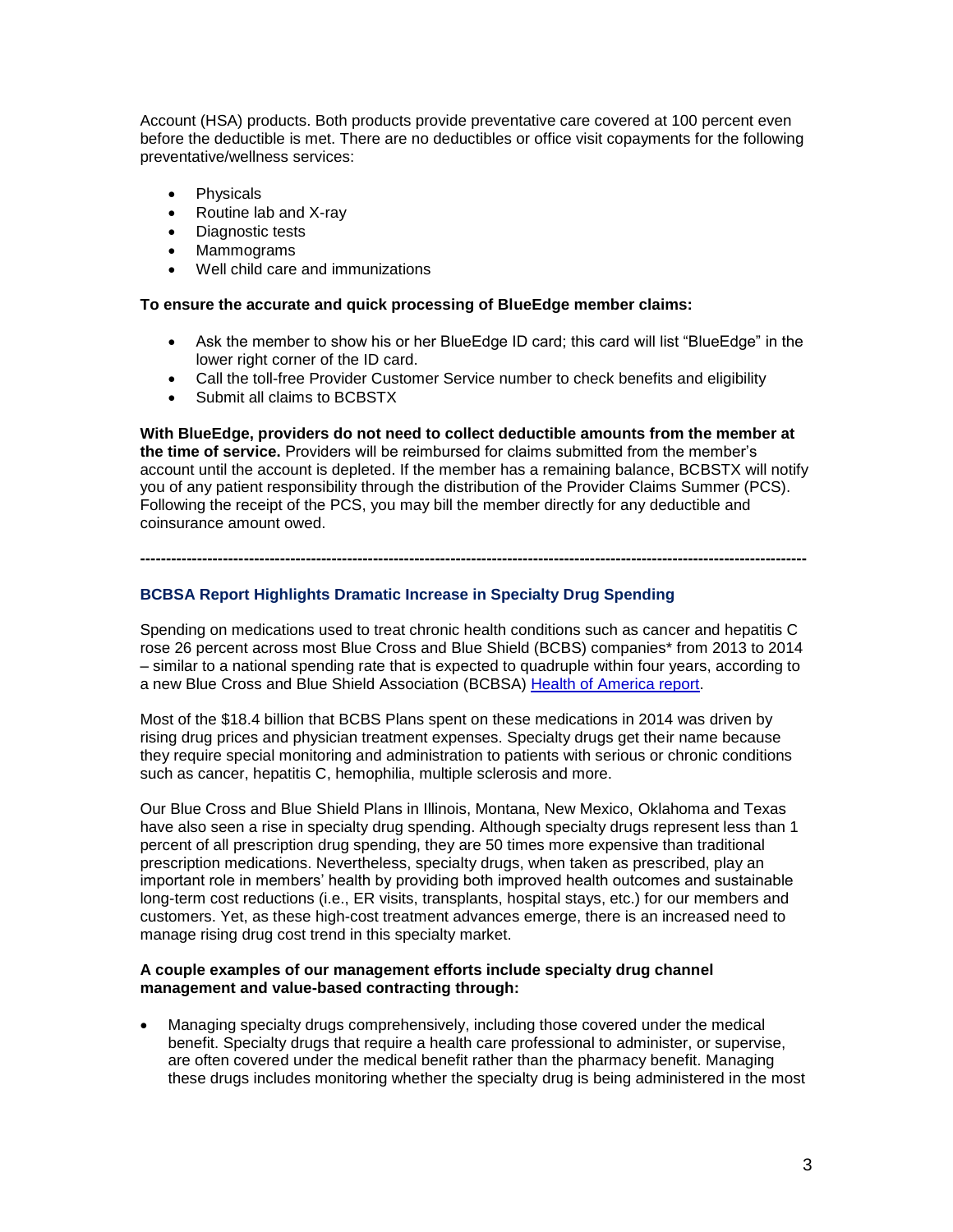appropriate site of care, such as the physician's office or member's home, to help better serve the member and reduce unnecessary spending.

 Contracting with select accredited specialty pharmacies. These pharmacies can integrate coordination of coverage between the member, physician and health plan; offer education to the member and provide members with 24-hour access to a health care professional for any medication questions.

Find more information on our strategy for managing specialty drugs on the HCSC Pulse website.

**---------------------------------------------------------------------------------------------------------------------------------**

*\*Does not include members who receive coverage through Medicare or Medicaid programs.*

### **NOTICES AND ANNOUNCEMENTS**

#### **Remittance Viewer Webinars**

The remittance viewer offers providers and billing services a convenient way to retrieve, view, save or print claim detail information and help reconcile claim data provided by Blue Cross and Blue Shield of Texas (BCBSTX) in the 835 Electronic Remittance Advice (ERA).

To gain access to the remittance viewer, you must be a registered Availity™ user, enrolled to receive the Availity ERA. Online enrollment for ERA may be completed via the [Availity Web](http://www.availity.com/)  [portal.](http://www.availity.com/) For additional details, view the [Remittance Viewer Frequently Asked Questions](http://www.bcbstx.com/provider/pdf/remittance_viewer_faqs.pdf) and the [Remittance Viewer Tip Sheet.](http://www.bcbstx.com/provider/pdf/remittance_viewer_tip_sheet.pdf)

Online training sessions have been scheduled to provide an introduction to the remittance viewer. Participants will learn how to gain or grant access, conduct a search, view general and payerspecific information, and save or print results. In addition, a question and answer time will be available.

#### **Select a date and time from the list below to register now:**

June 15 – [11 a.m. to 12 p.m.](https://hcsc.webex.com/hcsc/j.php?RGID=re76b88f7a4bf5cdba6a540fc49c4b1a8) July 6 – [11 a.m. to 12 p.m.](https://hcsc.webex.com/hcsc/j.php?RGID=re48a40b3e0e0e2ff9dd5148f194a43bd) July 13 – [11 a.m. to 12 p.m.](https://hcsc.webex.com/hcsc/j.php?RGID=r68f09b8275c4c9c1a8abc599d6313efc) July 20 – [11 a.m. to 12 p.m.](https://hcsc.webex.com/hcsc/j.php?RGID=r514e4a5859929948faa56a060ed7bd15) July 27 – [11 a.m. to 12 p.m.](https://hcsc.webex.com/hcsc/j.php?RGID=r6efd5f58dcc27755d75c626212bbc6be)

*Availity is a registered trademark of Availity, LLC. Availity is a separate company that operates a health information network to provide electronic information exchange services to medical professionals. Availity provides administrative services to BCBSTX. BCBSTX makes no endorsement, representations or warranties regarding any products or services offered by independent third party vendors. If you have any questions about the products or services offered by such vendors, you should contact the vendors directly.*

### **IN EVERY ISSUE**

# **HMO Plans – Importance of Obtaining a Referral and/or Preauthorization and Admitting to a Participating Facility as a Network Provider**

**---------------------------------------------------------------------------------------------------------------------------------**

**HMO Blue TexasSM, Blue Advantage HMOSM** and **Blue PremierSM** members require a referral from their PCP before receiving services from a specialty care physician or professional provider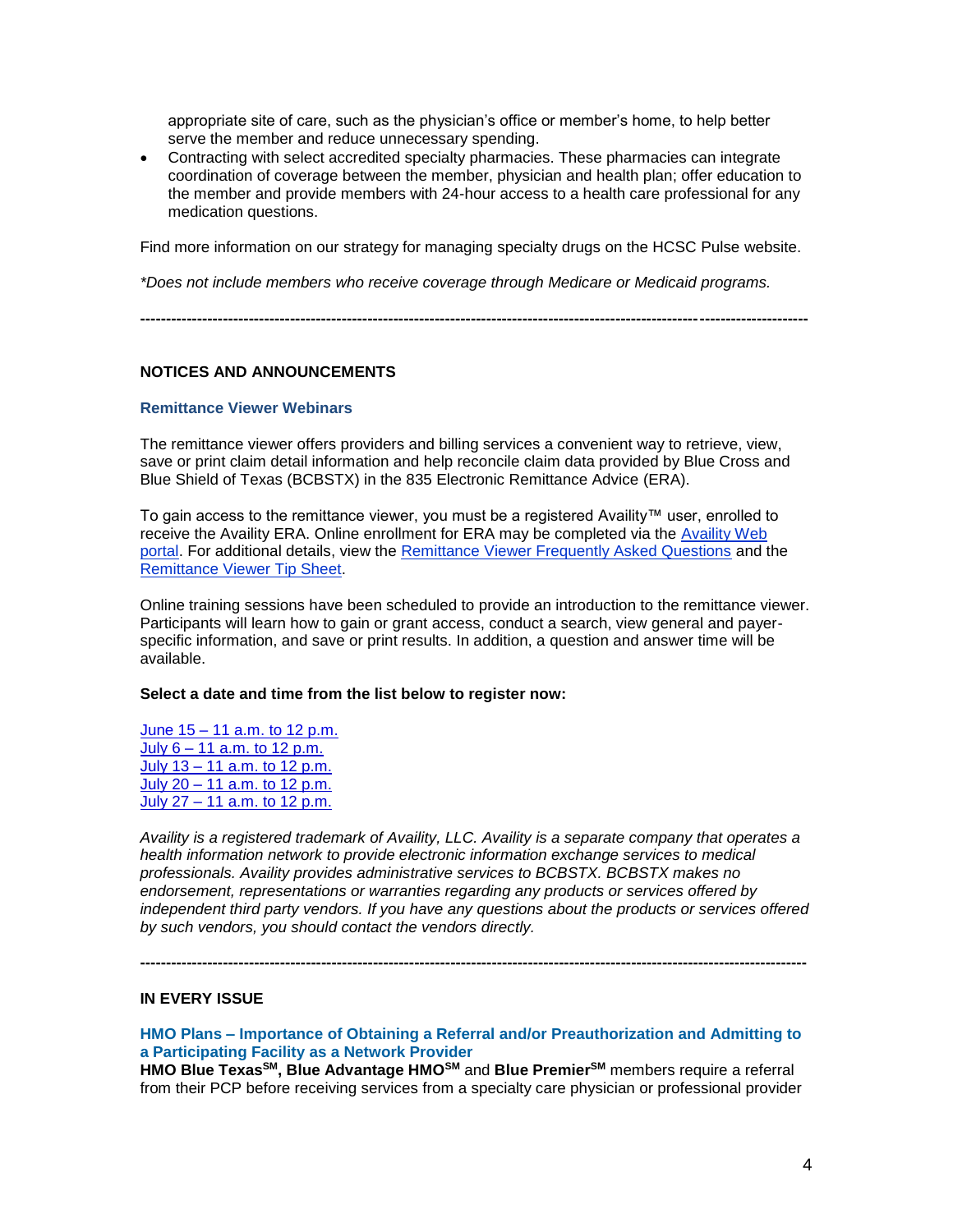(except for OBGYNs). The referral must be initiated by the member's PCP, and must be made to a participating physician or professional provider in the same provider network.

If an in-network physician, professional provider, ambulatory surgery center, hospital or other facility is not available in the member's applicable provider network, **preauthorization is required** for services by an out-of-network physician, professional provider, ambulatory surgery center, hospital or other facility, through iExchange or call the preauthorization number 1-855- 462-1785.

# **Reminders:**

- The **HMO Blue Texas, Blue Advantage HMO and Blue Premier** physician, professional provider, facility or ancillary provider is required to admit the patient to a participating facility, except in emergencies.
- **Additional services may also require preauthorization**. A complete list of services that require preauthorization for **HMO Blue Texas** and **Blue Advantage HMO,** and for **Blue Premier** and **Blue Premier AccessSM**, is available on the BCBSTX Provider website. Under the 'Standards and Requirements' tab, click on [General Reimbursements](http://www.bcbstx.com/provider/gri/gri.html) (password is 'manual') and scroll down to the 'Preauthorization/Notification/Referral Requirements Lists'.
- **Blue Advantage PlusSM HMO Point of Service (POS)** is a benefit plan that allows those members to use out-of-network providers. However, it is essential that those members understand the financial impact of receiving services from an out-of-network physician, professional provider, ambulatory surgery center, hospital or other facility. Prior to referring a Blue Advantage Plus enrollee to an out of network provider for non-emergency services, please refer to Section D Referral Notification Program, of the **HMO Blue Texas, Blue Advantage HMO** and **Blue Premier Provider Manual** for more detail including when to utilize the [Out-of-Network Enrollee Notification Form](http://www.bcbstx.com/provider/pdf/out-of-network-care-enrollee-notification-form.pdf)

### **Importance of Obtaining Preauthorization for Initial Stay and Add-on Days**

Preauthorization is required for certain types of care and services. Although BCBSTX participating physicians and professional providers are required to obtain the preauthorization, it is the responsibility of the insured person to confirm that their physician or professional provider obtains preauthorization for services requiring preauthorization. Preauthorization must be obtained for any initial stay in a facility and any additional days or services added on.

If an insured person does not obtain preauthorization for initial facility care or services, or additional days or services added on, the benefit for covered expenses may be reduced.

Preauthorization does not guarantee payment. All payments are subject to determination of the insured person's eligibility, payment of required deductibles, copayments and coinsurance amounts, eligibility of charges as covered expenses, application of the exclusions and limitations, and other provisions of the policy at the time services are rendered.

### **Implantable Device Versus Medical Supply/Material**

We have received a number of questions from providers about billing for implants. To help address the topic, we have provided a reminder about the National Uniform Billing Committee definition of an implant.

# **National Uniform Billing Committee (NUBC) definition of an implant:**

- Revenue Code 274 Prosthetic/orthotic devices
- Revenue Code 275 Pacemaker
- Revenue Code 278 Other Implants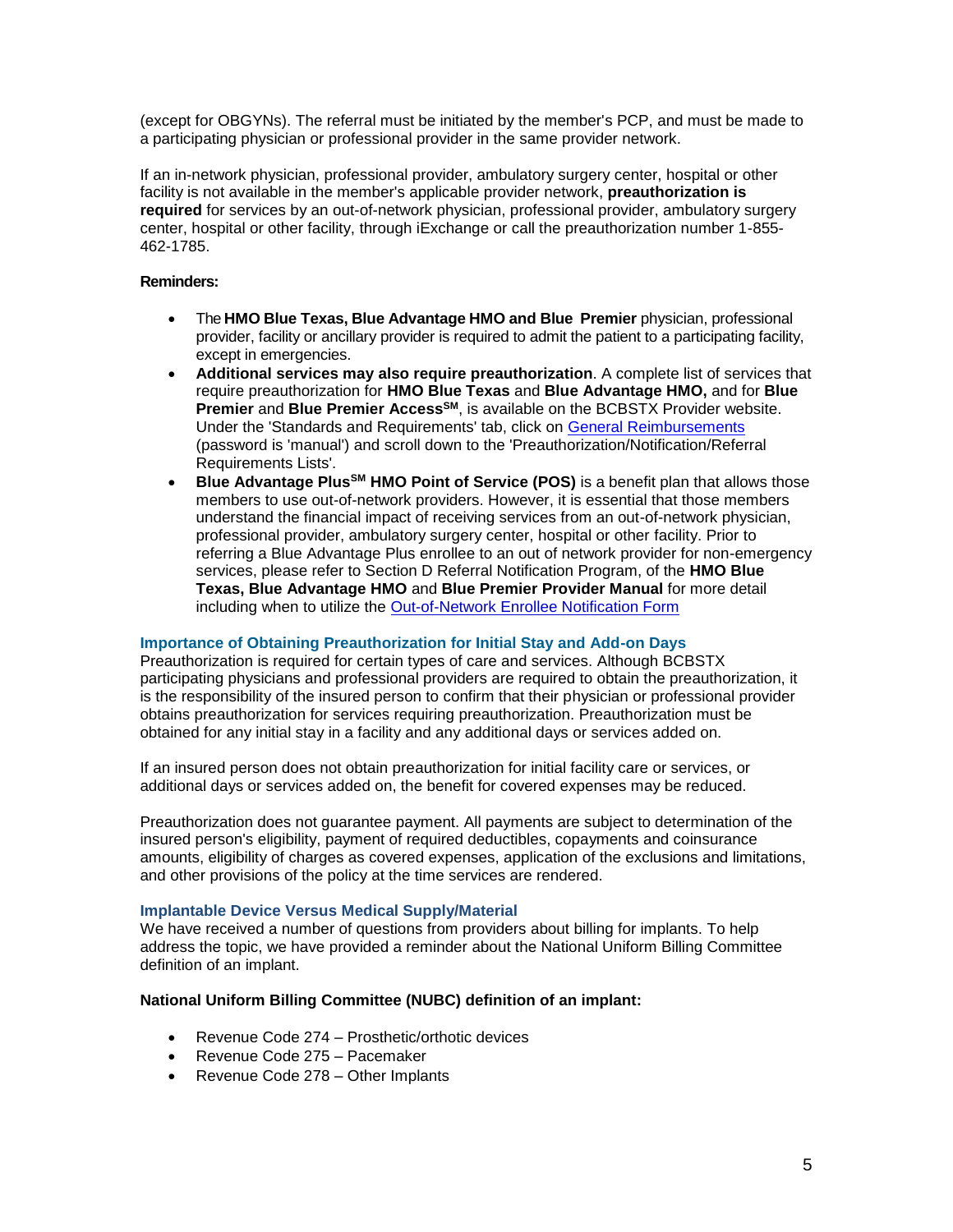An implantable device is that which is implanted, such as a piece of tissue, a tooth, a pellet of medicine, or a tube or needle containing radioactive substance, a graft or an insert. Also included are liquid and solid plastic materials used to augment tissues or to fill in areas traumatically or surgically removed. Also included is an object or material partially or totally inserted or grafted into the body for prosthetic, therapeutic or diagnostic purposes.

Examples of other implants reported under revenue code 278 include stents, artificial joints, shunts, grafts, pins, plates, screws, anchors and radioactive seeds (not an all-inclusive list).

Supplies that are not implantable should be submitted as supply charges. In conjunction, a device is not a "material or supply furnished incident to a service." Items used as routine supplies should not be submitted as an implant.

Guide wires, catheters and clips that are used during surgery but do not remain in the body are used the same way as an instrument and are not "implanted" should not be submitted as an implant.

Additional reference and definition of implantable devices, supplies and material can be located in the UB04 Editor and the website of the implantable device's manufacturer.

#### **Managing Your Patients' Questions on Their Individual Plans**

In previous issues, Blue Cross and Blue Shield of Texas (BCBSTX) announced changes that would be made to our individual plans starting in January 2016.The content offered in this alert was created to help providers who are getting questions from patients regarding changes to their plans.

#### **Recap of Options Offered During the 2016 Open Enrollment Period**

Jan. 31 marked the end of the third annual enrollment period through the Health Insurance Marketplace. BCBSTX remained committed to providing all Texans with sustainable health plan options that meet the varying needs of the state's population and contribute to the state's overall health. BCBSTX offers health insurance in all 254 counties in Texas and is the only health insurance provider offering individuals access to health insurance through the Federal Health Insurance marketplace in 58 of those counties.

#### **2016 Individual Network Options**

Individual members are those who buy their own insurance that is not provided by an employer or through a government program (Medicare, Medicaid or CHIP). The following options were offered to individual members:

- BCBSTX offered its **Blue Advantage (BAV) HMO<sup>SM</sup> again to individual members both on** and off the Health Insurance Marketplace.
- BCBSTX offered the new **Blue Advantage PlusSM HMO** plan with added Point of Service (POS) benefits to individual members both on and off the Health Insurance Marketplace. This new HMO utilizes the Blue Advantage HMO network of doctors and hospitals while still having out-of-network benefits.
- BCBSTX also offered **Blue Cross Blue Shield Premier 101SM**, a multi-state plan that utilizes the Blue Advantage HMO network and has the same preauthorization requirements as Blue Advantage HMO. **[Blue Cross Blue Shield Premier 101](http://www.bcbstx.com/provider/pdf/hmo_bav_referral_list.pdf)** is only [available to Individual members on the Health Insurance Marketplace.](http://www.bcbstx.com/provider/pdf/hmo_bav_referral_list.pdf)

**Please Note:** [Multi-state plans are designed to increase consumer options on the exchanges.](http://www.bcbstx.com/provider/pdf/hmo_bav_referral_list.pdf)  [They are only available in the Individual market segment, through the public exchange. Multi](http://www.bcbstx.com/provider/pdf/hmo_bav_referral_list.pdf)[state plans are bound by the same ACA regulations as other qualified health plans, i.e., essential](http://www.bcbstx.com/provider/pdf/hmo_bav_referral_list.pdf)  [health benefits, out-of-pocket maximum regulations, etc.](http://www.bcbstx.com/provider/pdf/hmo_bav_referral_list.pdf) 

## **Small Business Health Options Program (SHOP) Options**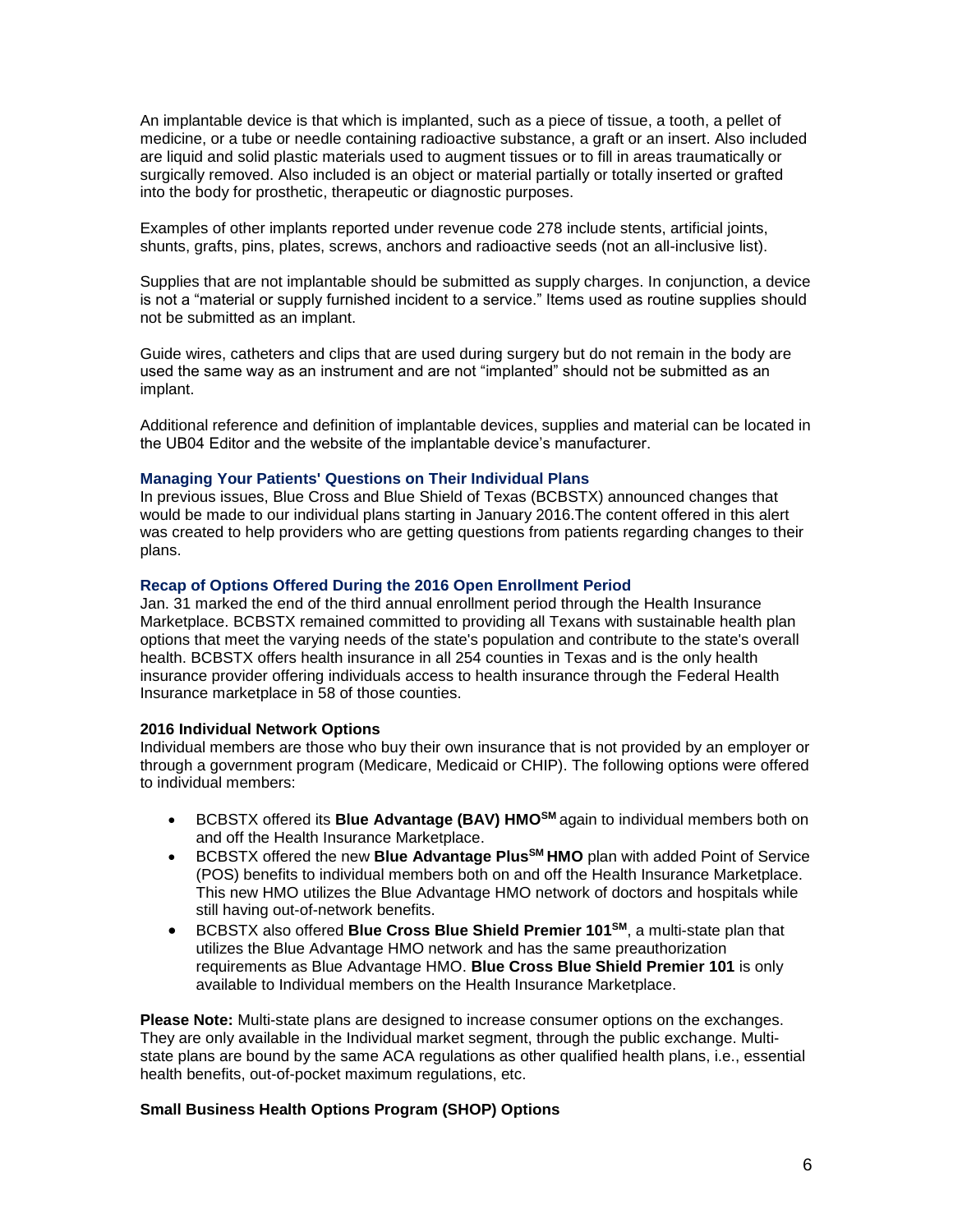BCBSTX will continue to offer the **Blue Choice PPO to small group members on the Small Business Health Options Program (SHOP)**. Small Group members will also still have access to our **Blue Advantage HMO product**. As a reminder, the terms of your BCBSTX agreements apply to plans offered on and off the SHOP. The terms of the agreement also require providers to offer their services to a BCBSTX member, regardless of where they purchased their coverage.

# **Identifying Your Patients' BCBSTX Insurance Plan**

To identify your patient's BCBSTX plan, please view our sample ID cards at: [bcbstx.com/provider.](http://www.bcbstx.com/provider/training/id_card_samples.html) Plan specific alpha prefixes are assigned to every Blue Cross Blue Shield (BCBS) plan and start with **X, Y, Z or Q.** The first two positions indicate the BCBS Plan to which the member/subscriber belongs, while the third position identifies the product in which the member/subscriber is enrolled. **Note:** ZG identifies the Texas Plan.

- To identify a patient who has the BAV HMO plan look for the alpha prefix or Texas alpha prefix which will start with "ZG\*"" on the member ID card. The first two positions indicate the Plan to which the member/subscriber belongs while the third position identifies the product in which the member/subscriber is enrolled.
- To identify a patient who has the BAV Plus, look for alpha prefix "ZGN" on the member ID card.
- To identify a patient who has the 'Blue Cross Blue Shield Premier 101' multi-state plan (not specific to Texas), look for alpha prefix "VAL" on the member ID card.

# **Resources to Provide to your Patient's with Questions**

If you have patients that are seeking assistance with their transition of care, we encourage you and your patients to contact BCBSTX with your questions through the phone numbers below. Our member advocates will work closely with your patients to ensure they have someone to speak with directly regarding their transition of care plan.

- Member Customer Service: 888-697-0683
- Pre-Authorization: 855-462-1785
- Behavioral Health: 800-729-2422

### **BCBSTX provides a wide range of services and online tools to help renewing members make informed health decisions:**

- **[Provider Finder](https://www.bcbstx.com/find-a-doctor-or-hospital)<sup>®</sup>:** Members can select the best network provider for their needs based on location, as well as view industry-respected third party quality indicators, costs and patient-submitted reviews on an easy-to-navigate website.
- **Blue Access for MembersSM:** Members can access information on their policy, including status of claims, alerts, temporary ID cards and more. This also includes Blue Access MobileSM, which allows members to find a doctor, hospital or urgent care facility in addition to benefit information.
- **24/7 Nurseline:** Members can speak with registered nurses about health concerns, common health information and tips and advice on where to go to receive necessary care.

You can also contact your local network management representative with any questions you may have.

| <b>IBCBSTX Provider Relations</b><br><b>Office Locations</b> | <b>Telephone Number</b> | <b>IFax Number</b> |
|--------------------------------------------------------------|-------------------------|--------------------|
| l Austin                                                     | 512-349-4847            | 1512-349-4853      |
| <b>Corpus Christi</b>                                        | 361-878-1623            | 1361-852-0624      |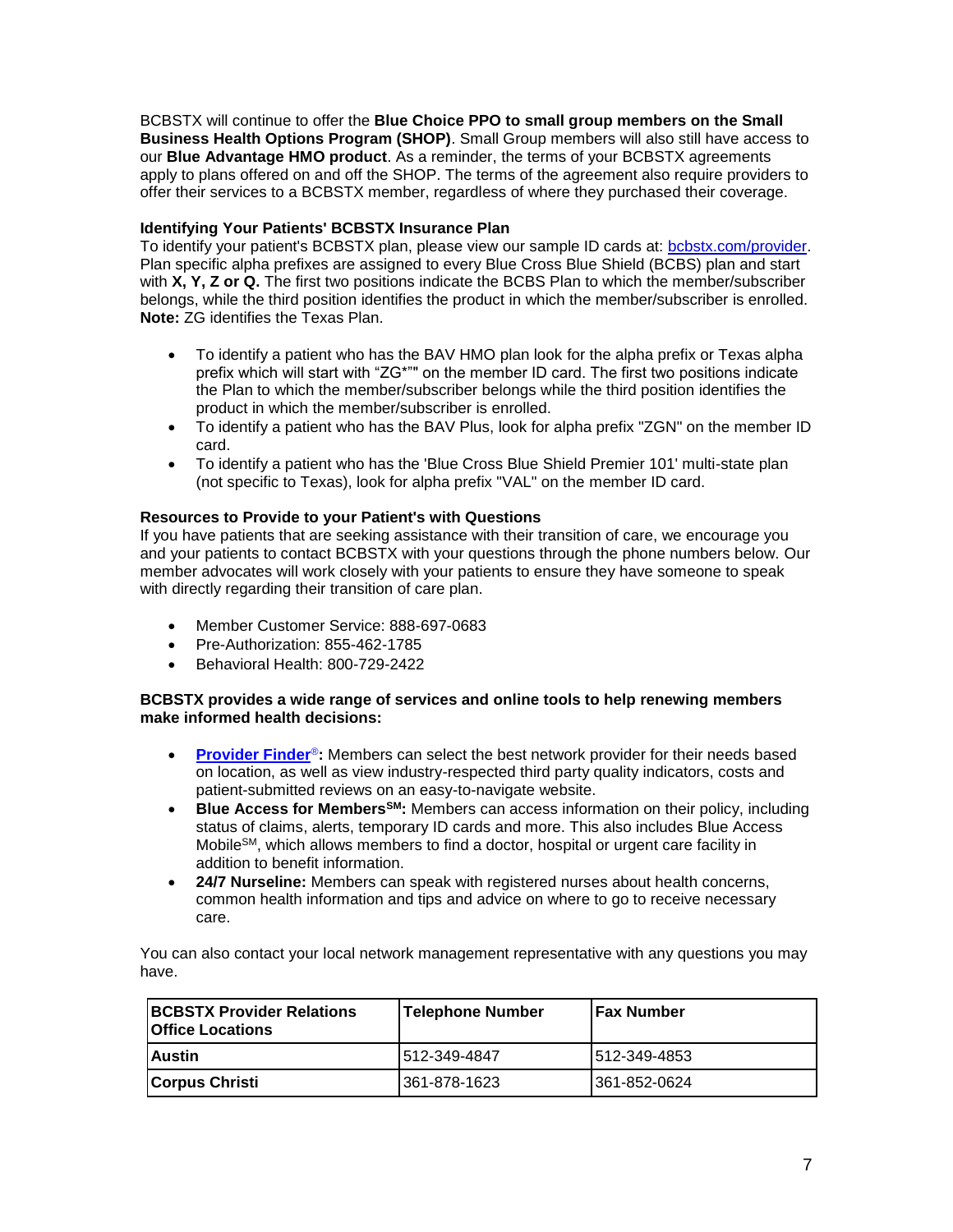| <b>Dallas, East Texas</b>    | 972-766-8900 /<br>800-749-0966 | 972-766-2231                 |
|------------------------------|--------------------------------|------------------------------|
| El Paso                      | 915-496-6600, press 2          | 915-496-6611<br>915-469-6614 |
| <b>Houston, Beaumont</b>     | 713-663-1149                   | 713-663-1227                 |
| Lubbock, Amarillo            | 806-783-4610                   | 806-783-4666                 |
| Midland, Abilene, San Angelo | 432-620-1406                   | 432-620-1428                 |
| <b>San Antonio</b>           | 361-878-1623                   | 361-852-0624                 |

#### **BCBSTX Announced New Health Insurance Options for Individuals and Small Businesses Individual Network Options**

In previous issues, Blue Cross and Blue Shield of Texas (BCBSTX) announced its 2016 offerings for individual and small group health insurance coverage. Texas residents were able to choose coverage options for their needs Nov. 1, 2015 – Jan. 1, 2016.

BCBSTX again offered its **Blue Advantage (BAV) HMOSM** to individual members both on and off the Health Insurance Marketplace. Individual members are anyone who buys their own insurance that is not provided by an employer or through a government program (Medicare, Medicaid or CHIP).

In addition, BCBSTX offered their new **Blue Advantage PlusSM HMO** plan that has added Point of Service (POS) benefits to individual members both on and off the Health Insurance Marketplace. This new HMO utilizes the Blue Advantage HMO network of doctors and hospitals while still having out-of-network benefits. The BAV and BAV Plus plans will be offered in all 254 counties across the state.

**BCBSTX transitioned individual members who had Blue Choice PPOSM in 2014 and 2015 to the BAV Plus plan if they did not select a different plan during open enrollment, which opened on Nov. 1**.

### **Many of our BCBSTX members were NOT be impacted by this change, including:**

- Patients covered by large and small employer groups
- Patients with individual coverage who have grandfathered plans *(Grandfathered plans are plans that existed on March 23, 2010, when the Affordable Care Act became law.)*
- Patients covered by Medicare and Medicaid.

BCBSTX has always been dedicated to helping our members access quality care at the right time, resulting in the best possible outcomes. Managed care, like an HMO, makes health care simple. In each of the offered plans, members selected a primary care physician (PCP) to best coordinate their health care. We worked with impacted members and their providers to minimize the impact of this change to their ongoing care. However, BCBSTX did not provide extended authorizations for the Texas PPO on/off exchange past Dec. 31, 2015.

If you're still receiving inquiries from your impacted patients, we encourage you and your patients to contact BCBSTX with your questions through the phone numbers below. Our member advocates will work closely with these individuals to address their needs.

**Member Customer Service:** 888-697-0683 **Pre-authorization:** 855-462-1785 **Behavioral Health:** 800-729-2422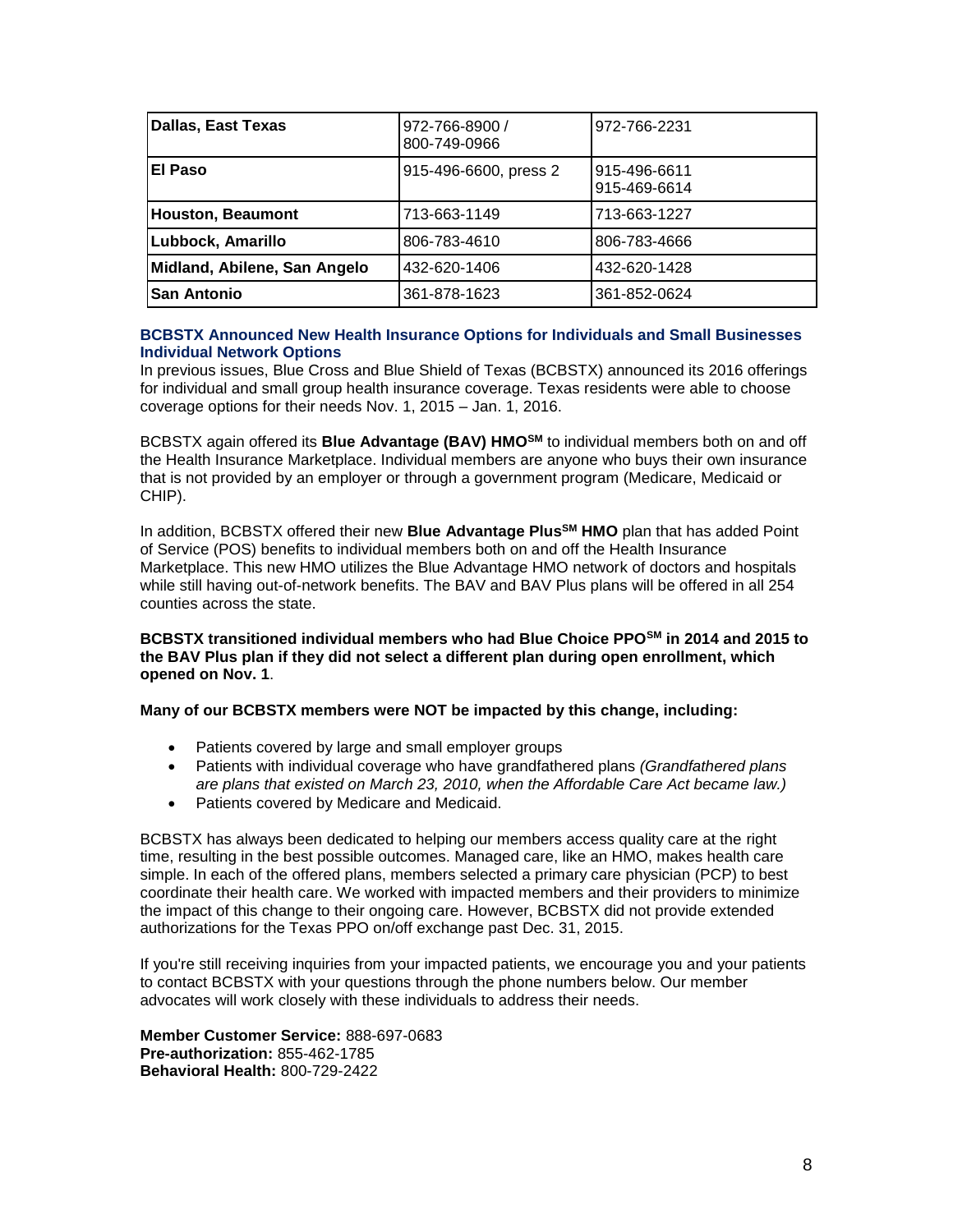#### **Please see below for specific product names that will be offered to individual members on and off the Health Insurance Marketplace in Texas:**

- Blue Advantage (BAV) HMO *(Offered on the Health Insurance Marketplace in Texas and on the SHOP)*
- Blue Advantage Plus HMO Point of Service (POS) *(Offered on the Health Insurance Marketplace in Texas)*

#### **Enrollee Notification Form Required for Out-of-network Care for Blue Choice PPO**SM **and Blue Advantage HMO**SM **(for Blue Advantage Plus)**

Effective Jan. 1, [an out-of-network care form](http://www.bcbstx.com/provider/pdf/out-of-network-care-enrollee-notification-form.pdf) is required to be completed by the referring network physician for enrollees of **Blue Choice PPOSM** and **Blue Advantage HMO**SM **(for** *Blue Advantage Plus* **point-of-service benefit plan only)**, prior to referring or directing an enrollee to an out-of-network physician, professional provider, hospital, ambulatory surgery center or other facility, for non-emergency services, if such services are available through an in-network provider.

It is essential that **Blue Choice PPO and Blue Advantage Plus** enrollees fully understand the financial impact of an out-of-network referral to a physician, professional provider, hospital, ambulatory surgery center or other facility that does not participate in their BCBSTX provider network. Blue Choice PPO and Blue Advantage Plus enrollees have out-of-network benefits and may choose to use out-of-network providers, however they will be responsible for an increased cost-share under their out-of-network benefits.

Prior to referring or directing a **Blue Choice PPO or Blue Advantage Plus** enrollee to an out-ofnetwork provider for non-emergency services, referring network physicians must complete this form if such services are also available through an in-network provider. The referring network physician must provide a copy of the completed form to the enrollee and retain a copy in his or her medical record files.

Use of this form is subject to periodic audit to determine compliance with this administrative requirement outlined in the provider manuals.

# **Claims with More Than One Unit Count for Drug Test Codes**

BCBSTX periodically reviews claims submitted by providers to help ensure that benefits provided are for services that are included in our member's/subscriber's benefit plan and meet BCBSTX's guidelines. Some providers are submitting claims with more than one-unit count for drug test codes (80300, 80301, 80303, 80320-80328 and 80345-80377) which should be a single date of service.

Effective Jan. 1, 2016, the following range of codes will allow only one unit on a single date of service: 80300, 80301, 80303, 80320-80328 and 80345-80377. Services should be provided in the most cost effective manner and in the least costly setting required for the appropriate treatment of the member/subscriber.

#### **Beginning Feb. 1, Two Additional Drug Codes to Allow Only One Unit for Single Date of Service**

BCBSTX periodically reviews claims submitted by providers to help ensure that benefits provided are for services that are included in our member's/subscriber's benefit plan and meet BCBSTX's guidelines. Some providers are submitting claims with more than one-unit count for drug test codes 80337 and 80338, which should be a single date of service.

Effective **Feb. 1, 2016**, the following two codes will allow only one unit on a single date of service: 80337 and 80338. Services should be provided in the most cost-effective manner and in the least costly setting required for the appropriate treatment of the member.

#### **Hospitals and Routine Services and Supplies**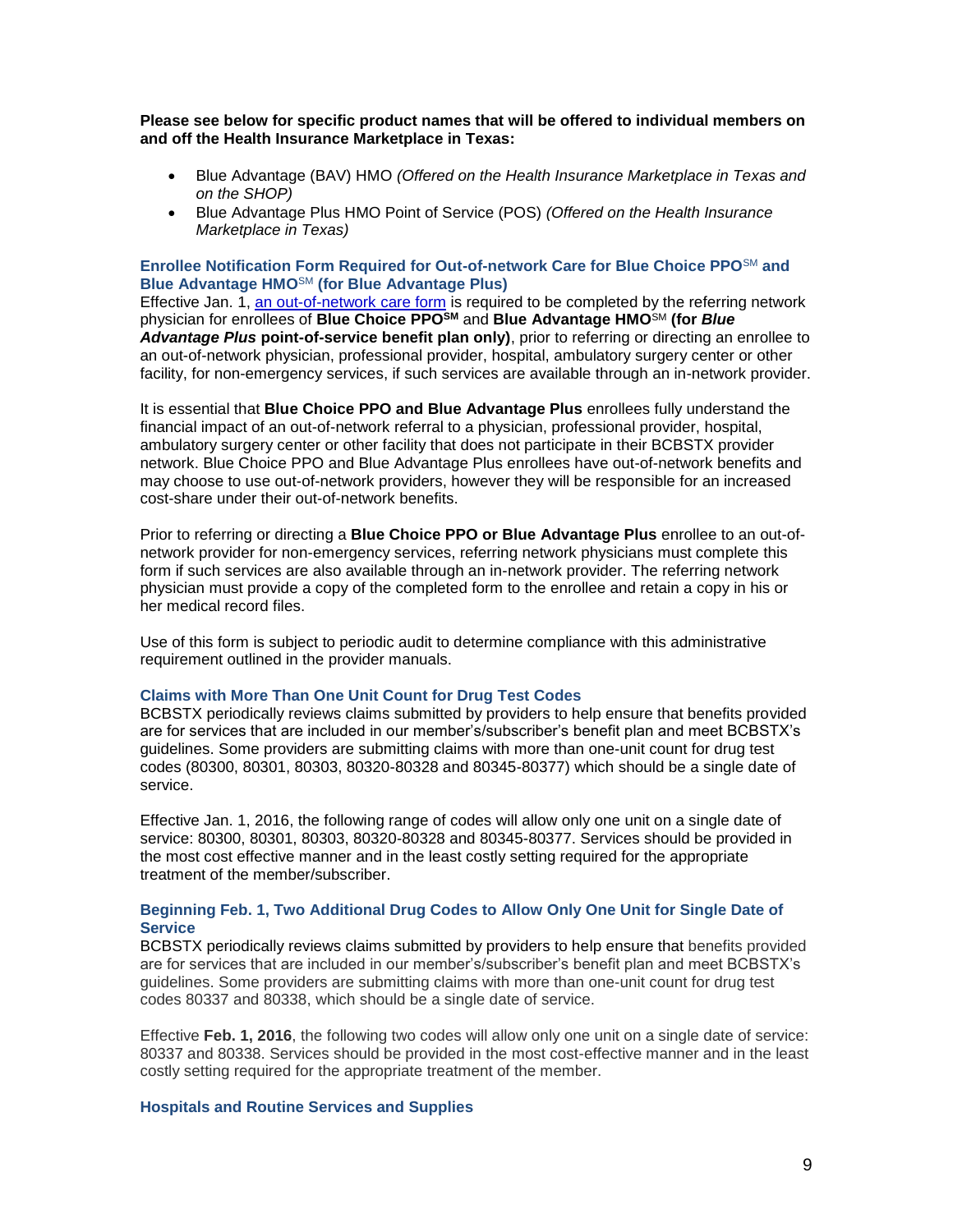Routine services and supplies are generally already included by the provider in charges related to other procedures or services. As such, these items are considered non-billable for separate reimbursement. The following guidelines may assist hospital personnel in identifying items, supplies, and services that are not separately billable. This is not an all-inclusive list.

- Any supplies, items and services that are necessary or otherwise integral to the provision of a specific service and/or the delivery of services in a specific location are considered routine services and not separately billable in the inpatient and outpatient environments.
- All items and supplies that may be purchased over-the-counter are not separately billable.
- All reusable items, supplies and equipment that are provided to all patients during an inpatient or outpatient admission are not separately billable.
- All reusable items, supplies and equipment that are provided to all patients admitted to a given treatment area or units are not separately billable.
- All reusable items, supplies and equipment that are provided to all patients receiving the same service are not separately billable.

### **BCBSTX Implements Changes in Maximum Allowable Fee Schedule**

BCBSTX implemented changes in the maximum allowable fee schedule used for Blue Choice PPOSM, HMO Blue TexasSM, Blue Advantage HMOSM (Independent Provider Network and The Limited Network only), and ParPlan which was effective Nov. 1, 2015.

The changes to the maximum allowable fee schedules used for the Blue Cross Medicare Advantage PPO<sup>SM</sup> and Blue Cross Medicare Advantage HMO<sup>SM</sup> were effective Jan. 1, 2016.

- The methodology used to develop the maximum allowable fee schedule for Blue Choice PPO, HMO Blue Texas and Blue Advantage HMO will be based on 2015 CMS values posted on the CMS website as of Jan. 16, 2015, for those services for which the BCBSTX reimbursement is based on CMS values.
- Geographic Practice Cost Indices (GPCIs) will not be applied to the relative values so the relative values will not differ by Medicare locality.
- Blue Choice PPO, HMO Blue Texas, Blue Advantage HMO and ParPlan relative values will consider the site of service where the service is performed (facility or non-facility).
- The CPT/HCPCS Fee Schedule will be updated quarterly on March 1, June 1, Sept. 1 and Dec. 1 each year.
- The NDC Fee Schedule will continue to be updated monthly.

BCBSTX provides general reimbursement information policies, request forms for allowable fees and fee schedule information. To view this information, visit the [General Reimbursement](http://www.bcbstx.com/provider/gri/index.html)  [Information](http://www.bcbstx.com/provider/gri/index.html) section on the BCBSTX provider website. If you would like to request a sample of maximum allowable fees or if you have any other questions, please contact your Network Management office.

Reimbursement changes will be posted under "Reimbursement Changes and Updates" in the Reimbursement Schedules section on the BCBSTX provider website. The changes will not become effective until at least 90 days from the posting date. The specific effective date will be noted for each change that is posted.

### **Blue Choice PPO**SM **Subscriber(s) / Blue Advantage HMOSM Member Rights and Responsibilities**

As a provider for BCBSTX, you are obligated to be aware of subscribers'/members' rights and informed of subscribers' responsibilities. Our health plan subscribers/members may refer to their benefit booklet for a listing of their rights and responsibilities, which are also included below; you can also access these documents on our website at [bcbstx.com.](http://www.bcbstx.com/)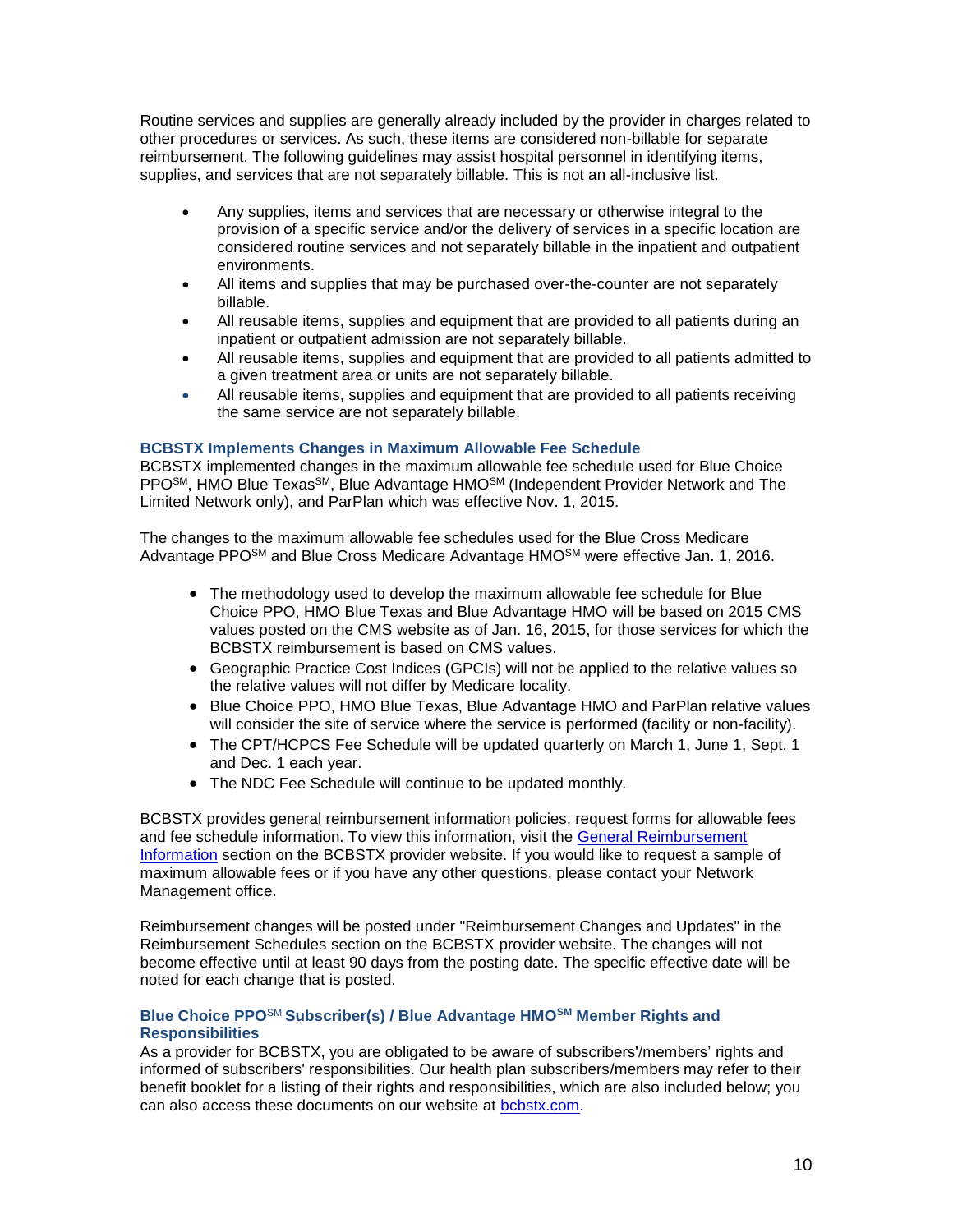| <b>Rights</b>                                                                                                                                                                                                                                                                                                                              | <b>Responsibilities</b>                                                                                                                                       |  |
|--------------------------------------------------------------------------------------------------------------------------------------------------------------------------------------------------------------------------------------------------------------------------------------------------------------------------------------------|---------------------------------------------------------------------------------------------------------------------------------------------------------------|--|
| Subscriber(s)/Member(s)                                                                                                                                                                                                                                                                                                                    | Subscriber(s)/Member(s)                                                                                                                                       |  |
| You have the right to:                                                                                                                                                                                                                                                                                                                     | You have the responsibility to:                                                                                                                               |  |
| • Receive information about<br>the organization, its<br>services, its practitioners<br>and providers and<br>subscribers' rights and<br>responsibilities.<br>• Make recommendations<br>regarding the organization's<br>subscribers' rights and<br>responsibilities policy.                                                                  | Provide, to the extent<br>$\bullet$<br>possible, information that<br>your health benefit plan and<br>practitioner/provider need, in<br>order to provide care. |  |
| • Participate with practitioners in<br>making decisions about your<br>health care.                                                                                                                                                                                                                                                         | Follow the plans and<br>instructions for care you have<br>agreed to with your practitioner.                                                                   |  |
| • Be treated with respect and<br>recognition of your dignity and<br>your right to privacy.<br>• A candid discussion of<br>appropriate or medically<br>necessary treatment options for<br>your condition, regardless of cost<br>or benefit coverage.<br>• Voice complaints or appeals<br>about the organization or the care<br>it provides. | Understand your health<br>$\bullet$<br>problems and participate in the<br>development of mutually<br>agreed upon treatment goals,<br>to the degree possible.  |  |

#### **HMO Blue Texas Member Rights & Responsibilities Member Rights – You Have the Right to:**

- Receive information about the organization, its services, its practitioners and providers and members' rights and responsibilities.
- Make recommendations regarding the organization's members' rights and responsibilities policy.
- Participate with practitioners in making decisions about your health care.
- Be treated with respect and recognition of your dignity and your right to privacy.
- A candid discussion of appropriate or medically necessary treatment options for your condition, regardless of cost or benefit coverage.
- Voice complaints or appeals about the organization or the care it provides.

# **Member Rights – You Have the Responsibility to:**

- Meet all eligibility requirements of your employer and the Health Maintenance Organization (HMO).
- Identify yourself as an HMO member by presenting your ID card and pay the copayment at the time of service for network benefits.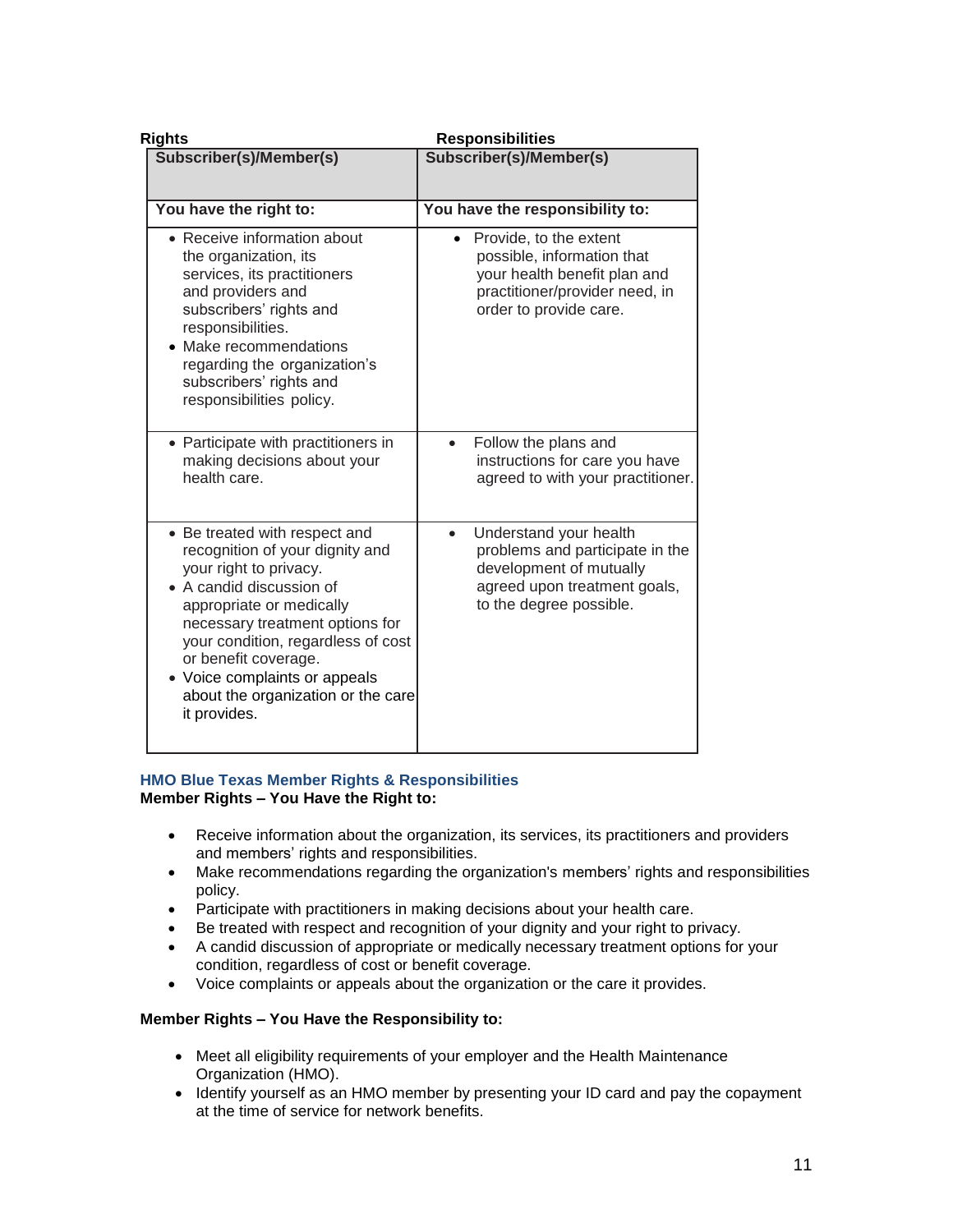- Establish a physician/patient relationship with your primary care physician (PCP) and seek your PCP's medical advice/referral for network services prior to receiving medical care, unless it is an emergency situation or services are performed by your HMO participating OBGyn.
- Provide, to the extent possible, information that the HMO and practitioner/providers need, in order to care for you. Including changes in your family status, address and phone numbers within 31 days of the change.
- Understand the medications you are taking and receive proper instructions on how to take them.
- Notify your primary care physician or HMO plan within 48 hours or as soon as reasonably possible after receiving emergency care services.
- Communicate complete and accurate medical information to health care providers.
- Call in advance to schedule appointments with your network provider and notify them prior to canceling or rescheduling appointments.
- Read your coverage documents for information about benefits, limitations, and exclusions.
- Ask questions and follow instructions and guidelines given by your provider to achieve and maintain good health.
- Understand your health problems and participate to the degree possible in the development of treatment goals mutually agreed upon between you and your provider.

# **Fee Schedule Updates**

Reimbursement changes and updates for Blue Choice PPO, HMO Blue Texas (Independent Provider Network only), Blue Advantage HMO and Blue Premier practitioners will be posted under Standards and Requirements / General Reimbursement Information / Reimbursement Schedules and Related Information / Professional Schedules section on the BCBSTX provider website at [bcbstx.com/provider.](http://www.bcbstx.com/provider/) 

The changes will not become effective until at least 90 days from the posting date. The specific effective date will be noted for each change that is posted. To view this information, visit the [General Reimbursement Information](http://www.bcbstx.com/provider/gri/index.html) section on the BCBSTX provider website. The CPT/HCPCS Fee Schedule will be updated quarterly on March 1, June 1, Sept. 1 and Dec. 1 each year. The NDC Fee Schedule will be updated monthly.

### **After-hours Access Is Required**

BCBSTX requires that primary care physicians, specialty care physicians, professional providers and facility and ancillary providers provide urgent care and emergency care or coverage for care 24 hours a day, seven days a week. They must have a verifiable mechanism in place, for immediate response, for directing patients to alternative after-hours care based on the urgency of the patient's need.

### **Acceptable after-hours access mechanisms may include:**

- An answering service that offers to call or page the physician or on-call physician;
- A recorded message that directs the patient to call the answering service and the phone number is provided; or
- A recorded message that directs the patient to call or page the physician or on-call physician and the phone number is provided.

For more detail, [please refer to the provider manuals](http://www.bcbstx.com/provider/gri/index.html) for **Blue Choice PPOSM Physician, Professional Provider and Facility and Ancillary Provider Manual** (Section B) and **HMO Blue TexasSM / Blue Advantage HMOSM / Blue Premier Physician, Professional Provider, Facility and Ancillary Provider Manual** (Section B) available in the Education & Reference section of our provider website. Click on the 'Manual' link (note, a password is required).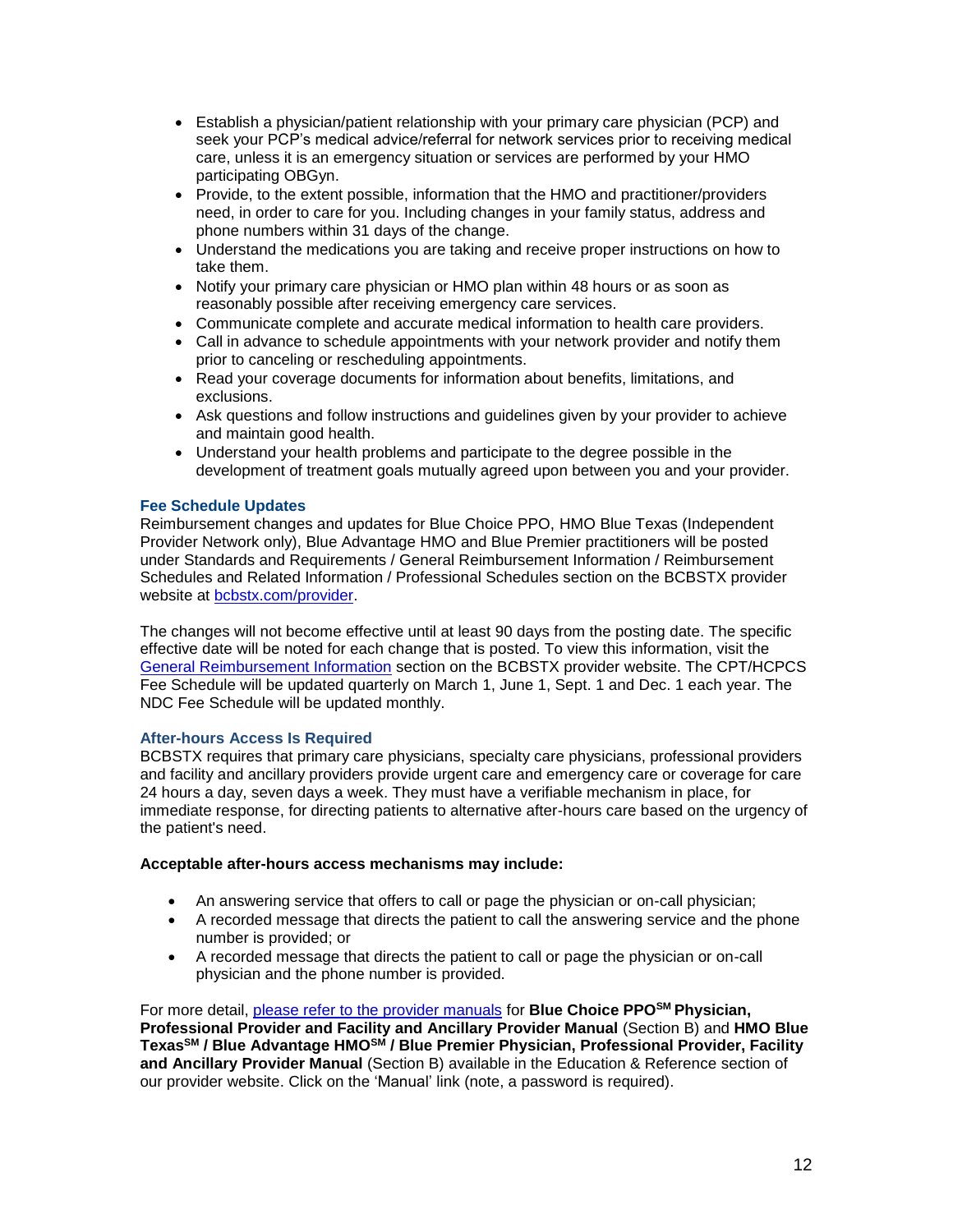# **BCBS Medicare Advantage PPO Network Sharing**

### *What is Blue Cross and Blue Shield (BCBS) Medicare Advantage (MA) PPOSM network sharing?*

All BCBS MA PPO Plans participate in reciprocal network sharing. This network sharing will allow all BCBS MA PPO members to obtain in-network benefits when traveling or living in the service area of any other BCBS MA PPO Plan as long as the member sees a contracted BCBS MA PPO provider.

#### *What does the BCBS MA PPO network sharing mean to me?*

If you are a contracted BCBS MA PPO provider with Blue Cross and Blue Shield of Texas (BCBSTX) and you see BCBS MA PPO members from other BCBS Plans, these BCBS MA PPO members will be extended the same contractual access to care and will be reimbursed in accordance with your negotiated rate with your Blue Cross and Blue Shield of Texas contract. These BCBS MA PPO members will receive in-network benefits in accordance with their member contract.

If you are not a contracted BCBS MA PPO provider with BCBSTX and you provide services for any BCBS MA PPO members, you will receive the Medicare allowed amount for covered services. For urgent or emergency care, you will be reimbursed at the member's in-network benefit level. Other services will be reimbursed at the out-of-network benefit level.

### *How do I recognize an out-of-area BCBS MA PPO member from one of these Plans participating in the BCBS MA PPO network sharing?*

You can recognize a BCBS MA PPO member when their Blue Cross Blue Shield Member ID card has the following logo:



# **MEDICARE ADVANTAGE**

The *"MA"* in the suitcase indicates a member who is covered under the BCBS MA PPO network sharing program. BCBS MA PPO members have been asked not to show their standard Medicare ID card when receiving services; instead, members should provide their Blue Cross and/or Blue Shield member ID card.

### *Do I have to provide services to BCBS MA PPO members from these other BCBS Plans?*

If you are a contracted BCBS MA PPO provider with BCBSTX, you should provide the same access to care for BCBS MA members from other BCBS Plans as you do for BCBSTX MA PPO members. You can expect to receive the same contracted rates for such services.

If you are not a BCBS MA PPO contracted provider, you may see BCBS MA PPO members from other BCBS Plans, but you are not required to do so. Should you decide to provide services to BCBS MA PPO members, you will be reimbursed for covered services at the Medicare allowed amount based on where the services were rendered and under the member's out-of-network benefits. For urgent or emergency care, you will be reimbursed at the in-network benefit level.

### *What if my practice is closed to new local BCBS MA PPO members?*

If your practice is closed to new local BCBS MA PPO members, you do not have to provide care for BCBS MA PPO out-of-area members. The same contractual arrangements apply to these outof-area network sharing members as your local BCBS MA PPO members.

### *How do I verify benefits and eligibility?*

Call BlueCard® Eligibility at 800-676-BLUE (800-676-2583) and provide the BCBS MA PPO member's alpha prefix located on the member's ID card.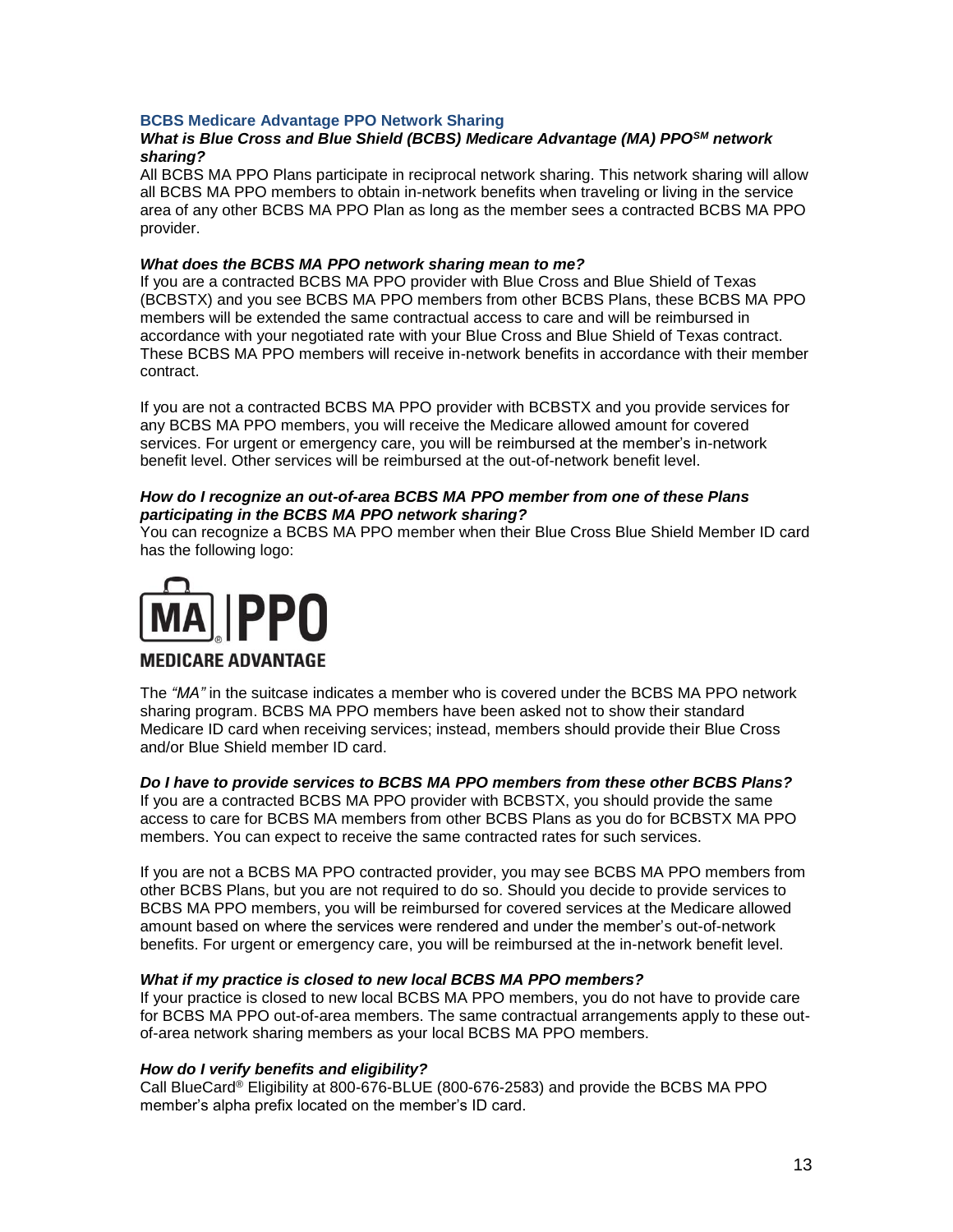# **You may also submit electronic eligibility requests for BCBS MA PPO members. Follow these three easy steps:**

- Log in to the [Availity Portal,](http://www.availity.com/) the [Availity Revenue Cycle Management Portal](https://claims.realmed.com/) or your preferred vendor
- Enter required data elements
- Submit your request

## *Where do I submit the claim?*

You should submit the claim to BCBSTX under your current billing practices. Do not bill Medicare directly for any services rendered to a BCBS MA PPO member.

## *What will I be paid for providing services to these out-of-area BCBS MA PPO network sharing members?*

If you are a BCBS MA PPO contracted provider with BCBSTX, benefits will be based on your contracted BCBS MA PPO rate for providing covered services to BCBS MA PPO members from any BCBS MA PPO Plan. Once you submit the BCBS MA PPO claim, BCBSTX will work with the other Plan to determine benefits and send you the payment.

### *What will I be paid for providing services to other BCBS MA out-of-area members not participating in the BCBS MA PPO Network Sharing?*

When you provide covered services to other BCBS MA PPO out-of-area members not participating in network sharing, benefits will be based on the Medicare allowed amount. Once you submit the BCBS MA PPO claim, BCBSTX will send you the payment. However, these services will be paid under the BCBS MA member's out-of-network benefits unless for urgent or emergency care.

## *What is the BCBS MA PPO member cost sharing level and co-payments?*

A BCBS MA PPO member cost sharing level and co-payment is based on the BCBS MA PPO member's health plan. You may collect the co-payment amounts from the BCBS MA PPO member at the time of service. To determine the cost sharing and/or co-payment amounts, you should call the Eligibility Line at 800-676-BLUE (800-676-2583).

### *May I balance bill the BCBS MA PPO member the difference in my charge and the allowance?*

No, you may not balance bill the BCBS MA PPO member for this difference. Members may be balance billed for any deductibles, co-insurance, and/or co-pays.

### *What if I disagree with the reimbursement amount I received?*

If there is a question concerning the reimbursement amount, contact Blue Cross Medicare Advantage (PPO) Customer Service at 877-774-8592*.*

### *Who do I contact if I have a question about BCBS MA PPO network sharing?*

If you have any questions regarding the BCBS MA PPO program or products, contact Blue Cross Medicare Advantage (PPO) Customer Service at 877-774-8592*.*

### **Medical Record Requests: Include Our Letter as Your Cover Sheet**

When you receive a letter from BCBSTX requesting additional information, such as medical records or certificates of medical necessity, please utilize the letter as a cover sheet when sending the requested information to us.

This letter contains a barcode in the upper right corner to help ensure that the information you send is matched directly to the appropriate file and/or claim. Do not submit a Claim Review form in addition to the letter, as this could delay the review process.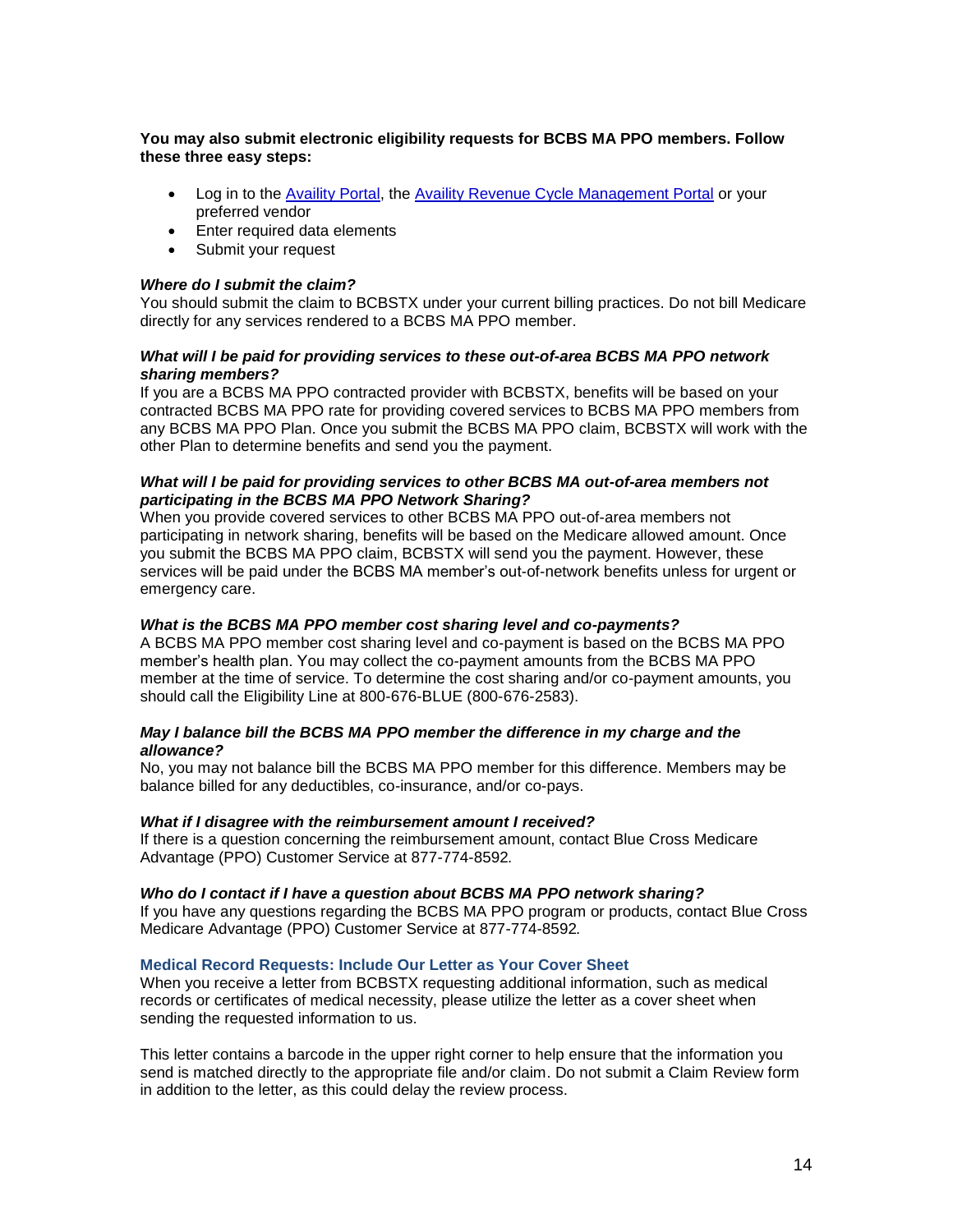Thank you for your cooperation!

## **Technical and Professional Components**

**Modifiers 26 and TC:** Modifier 26 denotes professional services for lab and radiological services. Modifier TC denotes technical component for lab and radiological services. These modifiers should be used in conjunction with the appropriate lab and radiological procedures only.

**Note:** When a physician or professional provider and facility or ancillary provider performs both the technical and professional service for a lab or radiological procedure, he/she must submit the total service, not each service individually.

# **Surgical Procedures Performed in the Physician's Office**

When performing surgical procedures in a non-facility setting, the physician and professional provider reimbursement covers the services, equipment and some of the supplies needed to perform the surgical procedure when a member receives these services in the physician's or professional provider's office.

Reimbursement will be allowed for some supplies billed in conjunction with a surgical procedure performed in the physician's or professional provider's office. To help determine how coding combinations on a particular claim may be evaluated during the claim adjudication process, you may continue to utilize Clear Claim Connection™ (C3). C3 is a free, online reference tool that mirrors the logic behind BCBSTX's code-auditing software. Refer to the BCBSTX provider website at [bcbstx.com/provider](http://www.bcbstx.com/provider/tools/clear_claim_connection.html) for additional information on gaining access to C3.

Please note the physician's and professional provider's reimbursement includes surgical equipment that may be owned or supplied by an outside surgical equipment or Durable Medical Equipment (DME) vendor. Claims from the surgical equipment or DME vendor will be denied based on the fact that the global physician reimbursement includes staff and equipment.

### **AIM RQI Reminder**

Physicians, professional providers and facility and ancillary providers must contact AIM Specialty Health® (AIM) first to obtain a Radiology Quality Initiative (RQI) for Blue Choice PPO<sup>SM</sup> subscribers when ordering or scheduling the following outpatient, non-emergency diagnostic imaging services when performed in a physician's, professional provider's or facility or ancillary provider's office, a professional provider's office, the outpatient department of a hospital or a freestanding imaging center:

- CT/CTA
- MRI/MRA
- SPECT/nuclear cardiology study
- PET scan

To obtain a Blue Choice PPO RQI, log into AIM's provider portal at [aimspecialtyhealth.com,](http://www.aimspecialtyhealth.com/) and complete the online questionnaire that identifies the reasons for requesting the exam. If criteria are met, you will receive a RQI. If criteria are not met, or if additional information is needed, the case will automatically be transferred for further clinical evaluation and an AIM nurse will follow up with your office. AIM's *ProviderPortalSM* uses the term "Order" rather than "RQI."

*AIM Specialty Health (AIM) is an operating subsidiary of Anthem, Inc.*

### *Notes:*

- *1. Facilities cannot obtain a RQI from AIM on behalf of the ordering physician, professional provider, facility or ancillary provider.*
- 2. *The RQI program does not apply to Medicare enrollees with BCBSTX Medicare supplement coverage. Medicare enrollees with BCBSTX PPO coverage are included in the program.*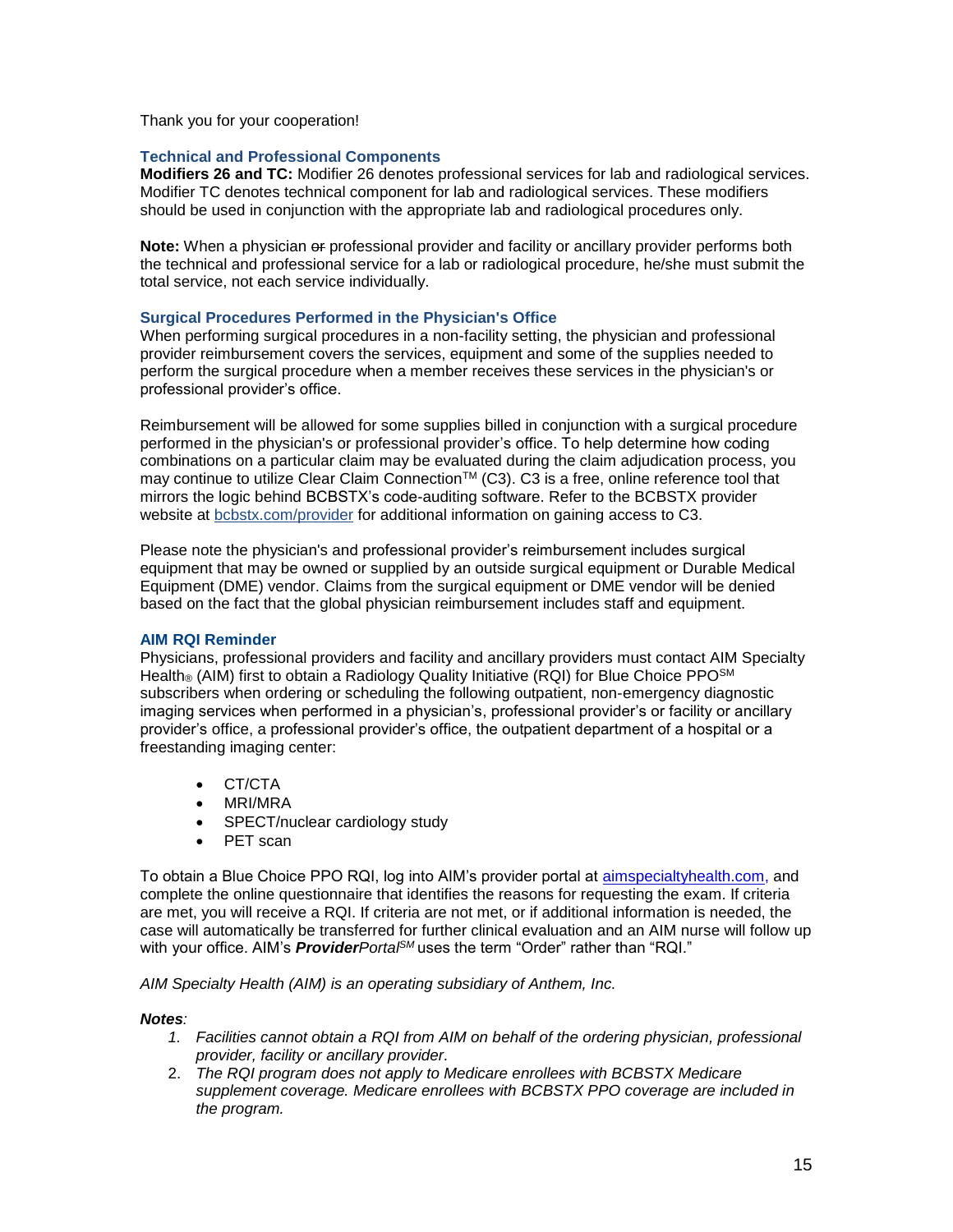# **Quest Diagnostics, Inc., Is the Exclusive HMO and Preferred Statewide PPO Clinical Reference Lab Provider**

Quest Diagnostics, Inc., is the **exclusive** outpatient clinical reference laboratory provider for HMO Blue TexasSM members and Blue Advantage HMOSM subscribers,\* and the **preferred statewide** outpatient clinical reference laboratory provider for BCBSTX Blue Choice PPOSM subscribers. This arrangement excludes lab services provided during emergency room visits, inpatient admissions and outpatient day surgeries (hospital and free-standing ambulatory surgery centers).

## **Quest Diagnostics Offers:**

- On-line scheduling for Quest Diagnostics' Patient Service Center (PSC) locations. To schedule a patient PSC appointment, log onto [QuestDiagnostics.com/patient](http://www.questdiagnostics.com/home/patients) or call **888- 277-8772**.
- Convenient patient access to more than 195 patient service locations.
- 24/7 access to electronic lab orders, results and other office solutions through *Care360® Labs and Meds*.

For more information about Quest Diagnostics lab testing solutions or to establish an account, contact your Quest Diagnostics Physician Representative or call **866-MY-QUEST** (866-697- 8378).

For physicians, professional providers or facility and ancillary providers located in the HMO capitated lab counties, only the lab services/tests indicated on the Reimbursable Lab Services list will be reimbursed on a fee-for-service basis if performed in the physician's, professional provider's or facility or ancillary provider's office for HMO Blue Texas members. Please note all other lab services/tests performed in the physician's, professional provider's or facility or ancillary provider's offices will not be reimbursed. You can access the county listing and the Reimbursable Lab Services list in the [General Reimbursement Information section](http://www.bcbstx.com/provider/gri/index.html) located under the Standards and Requirements tab.

*\*Note: Physicians, professional providers or facility and ancillary providers who are contracted/affiliated with a capitated IPA/medical group and physicians, professional providers or facility or ancillary providers who are not part of a capitated IPA/medical group but who provide services to a member/subscriber whose PCP is a member of a capitated IPA/medical group must contact the applicable IPA/medical group for instructions regarding outpatient laboratory services.*

### **Improvements to the Medical Records Process for BlueCard® Claims**

BCBSTX is now able to send medical records electronically to all Blue Cross and/or Blue Shield Plans. This method significantly reduces the time it takes to transmit supporting documentation for BlueCard claims and eliminates lost or misrouted records.

As always, we will request that you submit your medical records to BCBSTX if needed for claims processing.

Requests for medical records from other Blues Plans before rendering services, as part of the preauthorization process, should be submitted directly to the requesting Plan.

### **Pass-through Billing**

BCBSTX does not permit pass-through billing. Pass-through billing occurs when the ordering physician, professional provider or facility or ancillary provider requests and bills for a service, but the service is not performed by the ordering physician, professional provider or facility or ancillary provider.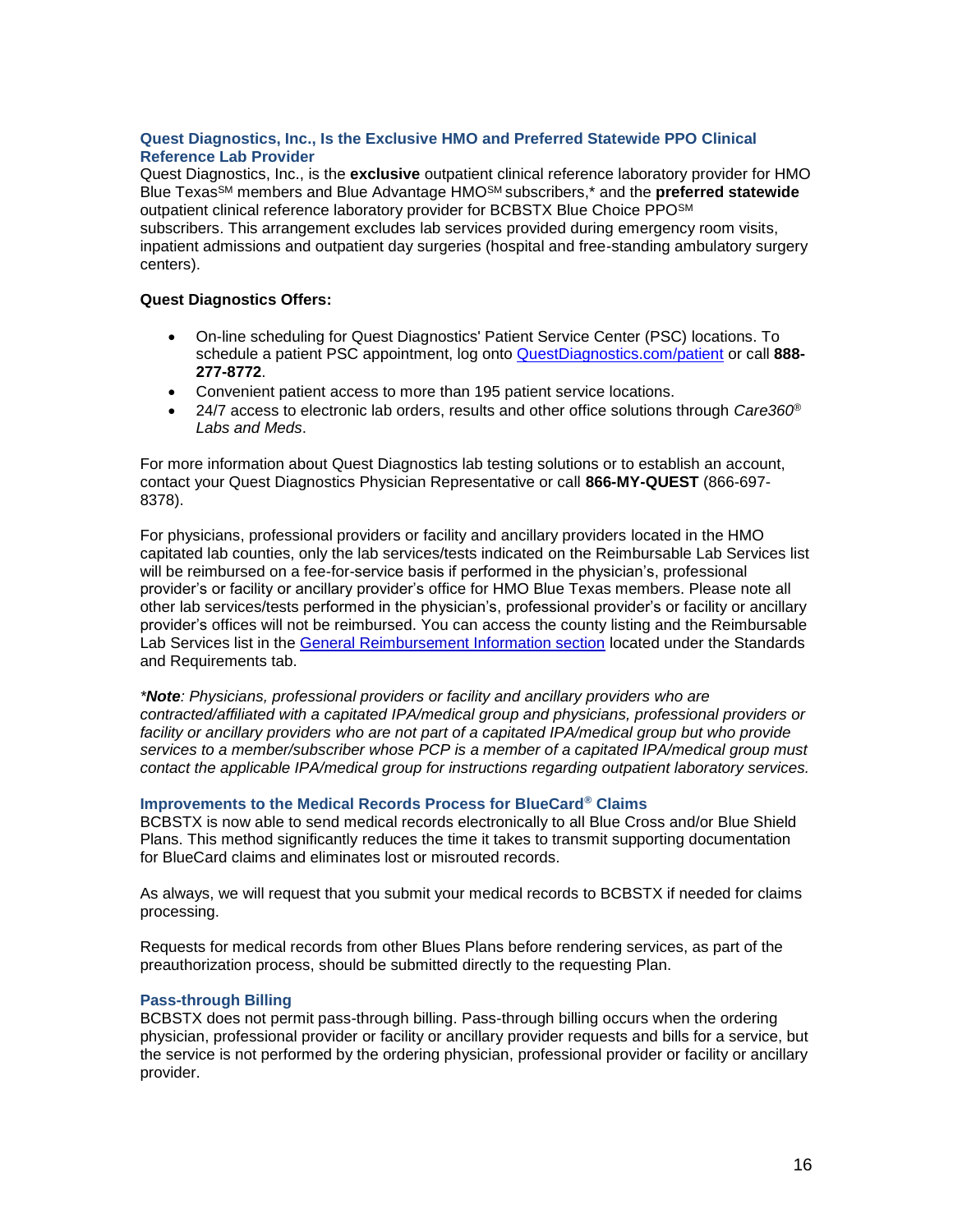The performing physician, professional provider or facility and ancillary provider should bill for these services unless otherwise approved by BCBSTX. BCBSTX does not consider the following scenarios to be pass-through billing:

- The service of the performing physician, professional provider or facility and ancillary provider is performed at the place of service of the ordering provider and is billed by the ordering physician or professional provider.
- The service is provided by an employee of a physician, professional provider or facility and ancillary provider (physician assistant, surgical assistant, advanced nurse practitioner, clinical nurse specialist, certified nurse midwife or registered first assistant who is under the direct supervision of the ordering physician or professional provider) and the service is billed by the ordering physician or professional provider.

The following modifiers should be used by the supervising physician when he/she is billing for services rendered by a Physician Assistant (PA), Advanced Practice Nurse (APN) or Certified Registered Nurse First Assistant (CRNFA):

- **• AS modifier:** A physician should use this modifier when billing on behalf of a PA, APN or CRNFA for services provided when the aforementioned providers are acting as an assistant during surgery. (Modifier AS is to be used *ONLY* if they assist at surgery.)
- **• SA modifier:** A supervising physician should use this modifier when billing on behalf of a PA, APN or CRNFA for **non-surgical** services. (Modifier SA is used when the PA, APN, or CRNFA is assisting with any other procedure that *DOES NOT* include surgery.)

### **Contracted Providers Must File Claims**

As a reminder, physicians, facilities, professional providers and ancillary providers must file claims for any covered services rendered to a patient enrolled in a BCBSTX health plan. You may collect the full amounts of any deductible, coinsurance or copayment due and then file the claim with BCBSTX. Arrangements to offer cash discounts to an enrollee in lieu of filing claims with BCBSTX violate the requirements of your provider contract with BCBSTX.

Notwithstanding the foregoing, a provision of the American Recovery and Reinvestment Act changed HIPAA to add a requirement that if a patient self pays for a service in full and directs a provider to not file a claim with the patient's insurer, the provider must comply with that directive and may not file the claim in question. In such an event, you must comply with HIPAA and not file the claim to BCBSTX.

### **Medical Policy Disclosure**

New or revised medical policies, when approved, will be posted on the BCBSTX provider website on the  $1^{st}$  or  $15^{th}$  day of each month. Those medical policies requiring disclosure will become effective 90 days from the posting date. Medical policies that do not require disclosure will become effective 15 days after the posting date. The specific effective date will be noted for each medical policy that is posted.

To view active and pending medical policies go to [bcbstx.com/provider](http://www.bcbstx.com/provider) and click on the Standards & Requirements tab, then click on the Medical Policies offering. After reading and agreeing to the disclaimer, you will then have access to active and pending medical policies.

### **Draft Medical Policy Review**

In an effort to streamline the medical policy review process, you can view draft medical policies on the BCBSTX provider website and provide your feedback online. If there are any draft medical policies to review, these documents will be made available for your review around the 1<sup>st</sup> and the 15<sup>th</sup> of each month with a review period of approximately two weeks.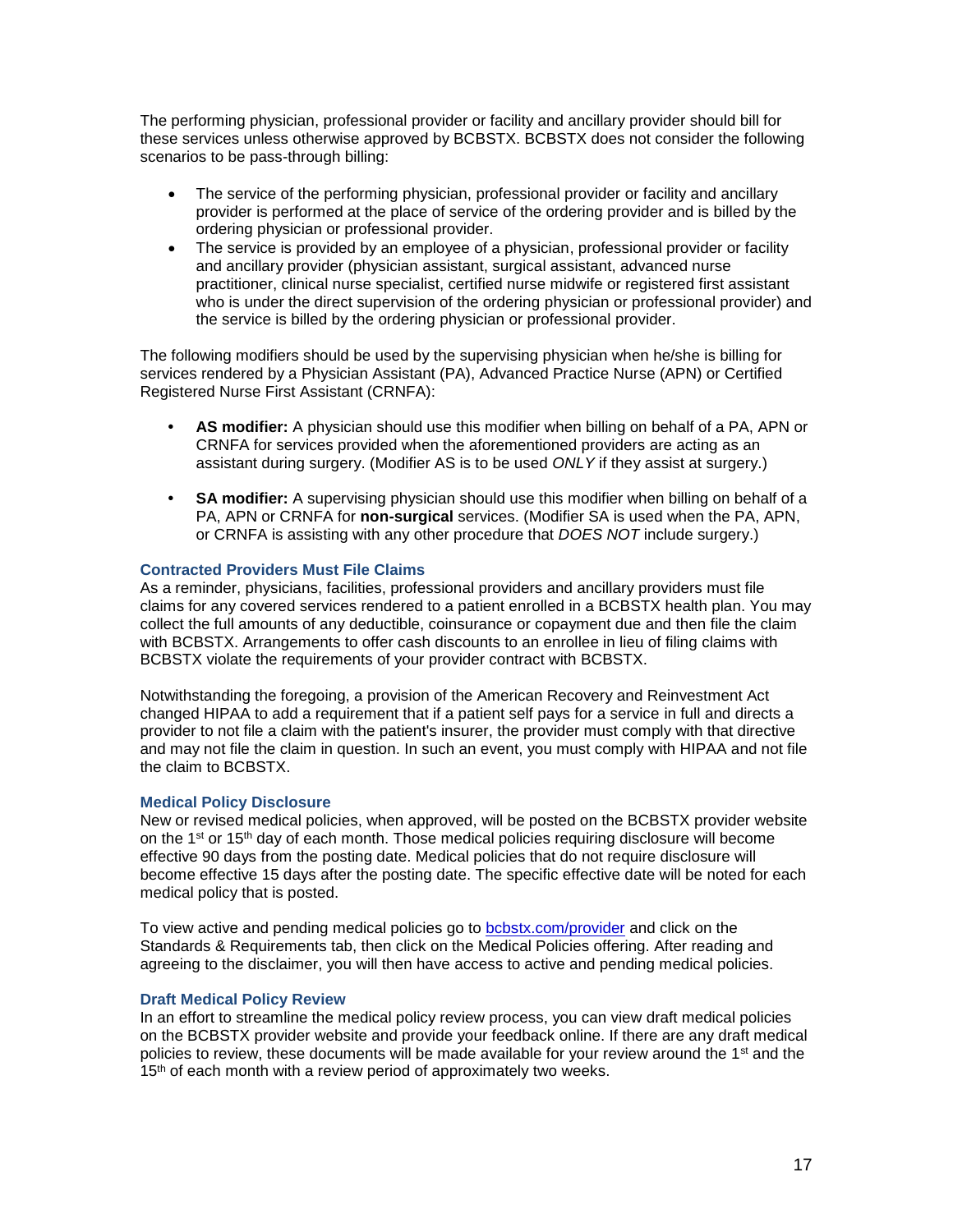To [view draft medical policies](http://www.medicalpolicy.hcsc.net/medicalpolicy/disclaimer?corpEntCd=TX1) go to our provider website and click on the Standards & Requirements tab, then click on the Medical Policies offering. After reading and agreeing to the disclaimer, you will then have access to view any draft medical policies, if available.

## **No Additional Medical Records Needed**

Physicians, professional providers or facility or ancillary provider who have received an approved predetermination (which establishes medical necessity of a service) or have obtained a radiology quality initiative (RQI) from AIM Specialty Health need not submit additional medical records to BCBSTX. In the event that additional medical records are needed to process a claim on file, BCBSTX will request additional medical records at that time.

Predetermination does not guarantee payment. All payments are subject to determination of the insured person's eligibility, payment of required deductibles, copayments and coinsurance amounts, eligibility of charges as covered expenses, application of the exclusions and limitations, and other provisions of the policy at the time services are rendered.

### **Importance of Obtaining a Preauthorization/Referral**

A preauthorization/referral is required for certain types of care and services. Although BCBSTX participating physicians, professional providers and facility and ancillary providers are required to obtain preauthorizations/referrals, it is also the responsibility of the member/subscriber to confirm that this action has been taken for services that require a preauthorization/referral.

Preauthorizations/referrals must be obtained for any services provided by someone other than the member's primary care physician (PCP) i.e., specialist, ambulatory surgery centers, ancillary, etc. A preauthorization/referral is also needed for an initial stay in a facility and any additional days or services added on.

If a member/subscriber does not obtain a preauthorization/referral for initial facility care or services, or additional days or services added on, the benefit for covered expenses may be reduced.

A preauthorization/referral does not guarantee payment. All payments are subject to determination of the member/subscriber's eligibility, payment of required deductibles, copayments and coinsurance amounts, eligibility of charges as covered expenses, application of the exclusions and limitations and other provisions of the policy at the time services are rendered.

If a preauthorization/referral request is received from an out-of-network (OON) provider and the member/subscriber does not have an OON benefit, BCBSTX will contact the ordering provider to discuss network options. However, if a member/subscriber has an OON benefit, OON benefits will apply, which could result in a higher cost sharing.

# **Avoidance of Delay in Claims Pending COB Information**

BCBSTX receives thousands of claims each month that require unnecessary review for coordination of benefits (COB). What that means to our physicians, professional providers, facility and ancillary providers is a possible delay, or even denial of services, pending receipt of the required information from the member/subscriber.

### **Here are some tips to help prevent claims processing delays when there is only one insurance carrier:**

- CMS-1500, box 11-d if there is no secondary insurance carrier, mark the "No" box.
- $\bullet$  Do not place anything in box 9, a through  $d$  this area is reserved for member information for a secondary insurance payer.

It is critical that no information appears in box 11-d or in box 9 a-d if there is only one insurance payer.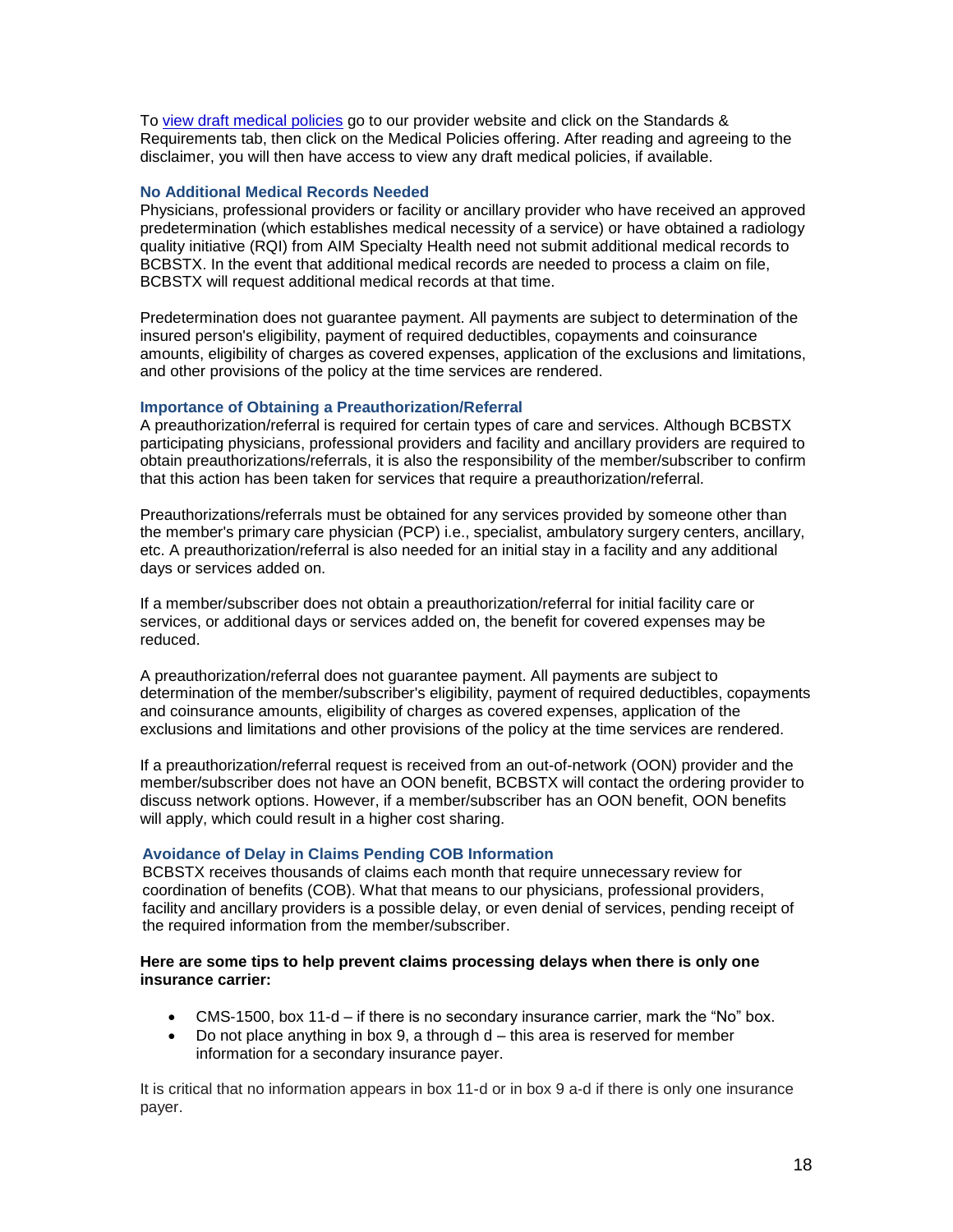#### **Billing for Non-covered Services**

As a reminder, contracted physicians, professional providers, facility and ancillary providers may collect payment from members/subscribers for copayments, co-insurance and deductible amounts. The physician, professional provider, facility or ancillary provider may not charge the member/subscriber more than the patient share shown on their provider claim summary (PCS) or electronic remittance advice (ERA).

In the event that BCBSTX determines that a proposed service is not a covered service, the physician, professional provider, facility or ancillary provider must inform the member/subscriber in writing in advance. This will allow the physician, professional, facility or ancillary provider to bill the member/subscriber for the non-covered service rendered.

In no event shall a contracted physician, professional provider, facility or ancillary provider collect payment from the subscriber for identified hospital acquired conditions and/or serious reportable events.

#### **Dispensing QVT (Quantity Versus Time) Limits**

To help minimize health risks and to improve the quality of pharmaceutical care, dispensing QVT limits have been placed on select prescription medications. The limits are based upon the U.S. Federal Drug Administration and medical guidelines as well as the drug manufacturer's package insert.

Access the [2015 Standard Drug List Dispensing Limits](http://www.bcbstx.com/pdf/rx/rx_dispensing_limits_std_tx.pdf) and [2015 Generics Plus Drug List](http://www.bcbstx.com/pdf/rx/rx_dispensing_limits_gen_tx.pdf)  [Dispensing Limits](http://www.bcbstx.com/pdf/rx/rx_dispensing_limits_gen_tx.pdf) documents online.

#### **Prescription Drug Lists**

Throughout the year, the BCBSTX Clinical Pharmacy Department team frequently reviews the prescription drug lists. Tier placement decisions for each drug on the list follow a precise process, with several committees reviewing efficacy, safety and cost of each drug.

For the 2015 drug updates, visit the BCBSTX provider website under the Pharmacy Program tab, or follow this link: [bcbstx.com/provider/pharmacy/index.html](http://www.bcbstx.com/provider/pharmacy/index.html) and click on the [Rx List/Prescribing](http://www.bcbstx.com/provider/pharmacy/rx_list.html)  [Guides](http://www.bcbstx.com/provider/pharmacy/rx_list.html) offering in the left-side navigation list.

#### **Are Utilization Management Decisions Financially Influenced?**

BCBSTX is dedicated to serving our customers through the provision of health care coverage and related benefit services. BCBSTX prohibits decisions based on financial incentives – utilization management decisions are based on appropriateness of care and service and existence of coverage.

BCBSTX does not specifically reward practitioners or clinicians for issuing denials of coverage, nor is there compensation based on the number or frequency of telephone calls or other contacts that occur with health care providers, members or subscribers. Financial incentives for utilization management decision makers do not encourage decisions that result in underutilization.

**---------------------------------------------------------------------------------------------------------------------------------**

**Contact Us**

View our [quick directory of contacts](http://www.bcbstx.com/provider/contact_us.html) at BCBSTX.

#### **Update Your Contact Information**

Accurate provider directories are an important part of providing BCBSTX members/subscribers with the information they need to manage their health. If any of your information has changed, [please update your contact information](https://www.bcbstx.com/forms/provider/update_info.html).